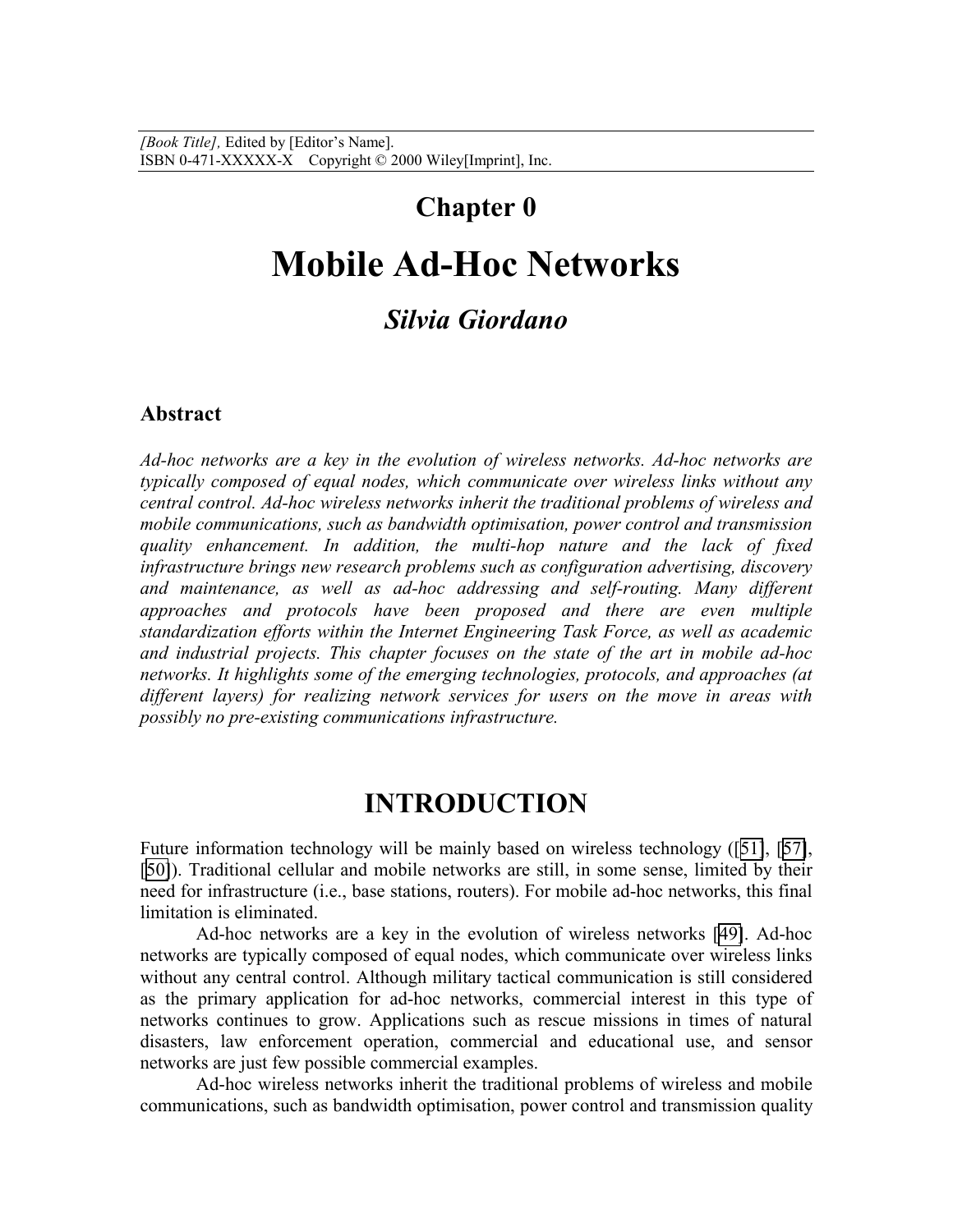enhancement. In addition, the multi-hop nature and the lack of fixed infrastructure generates new research problems such as configuration advertising, discovery and maintenance, as well as ad-hoc addressing and self-routing.



**Figure 1 A mobile ad-hoc network** 

In mobile ad-hoc networks, topology is highly dynamic and random. In addition, the distribution of nodes, and, eventually, their capability of self-organising play an important role. The main characteristics can be summarized as follows:

- The topology is highly dynamic and frequent changes in the topology may be hard to predict.
- Mobile ad-hoc networks are based on wireless links, which will continue to have a significantly lower capacity than their wired counterparts.
- Physical security is limited due to the wireless transmission.
- Mobile ad-hoc networks are affected by higher loss rates, and can present higher delays and jitter than fixed networks due to the wireless transmission.
- Mobile ad-hoc network nodes rely on batteries or other exhaustible means for their energy. As a consequence, energy savings are an important system design criterion. Furthermore, nodes have to be power-aware: the set of functions offered by a node depends on its available power (CPU, memory, etc..).

A well-designed architecture for mobile ad-hoc networks involves all networking layers, ranging from the physical to the application layer.

Despite the fact that the management of the physical layer is of fundamental importance, there is very little research in this area: nodes in mobile ad-hoc networks are confronted with a number of problems, which, in existing mobile networks, are solved by the base stations. The solution space ranges from hierarchical cell structures (a selforganized pendant of cellular networks) to completely ad-hoc, stochastic allocations. Power management is of paramount importance. General strategies for saving power need to be addressed, as well as adaptation to the specifics of nodes of general channel and source coding methods, of radio resource management and multiple access.

Mobile ad-hoc networks do not rely on one single technology; instead, they should be able to capitalize on technology advances. One challenge is to define a set of abstractions, which can be used by the upper layers, and still not preclude the use of new physical layer methods as they emerge. Primitives of such an abstraction are for example the capabilities and covering ranges of multicast and unicast channels.

Information as node distribution, network density, link failures, etc.., must be shared among layers, and the MAC layer and the network layer need to collaborate in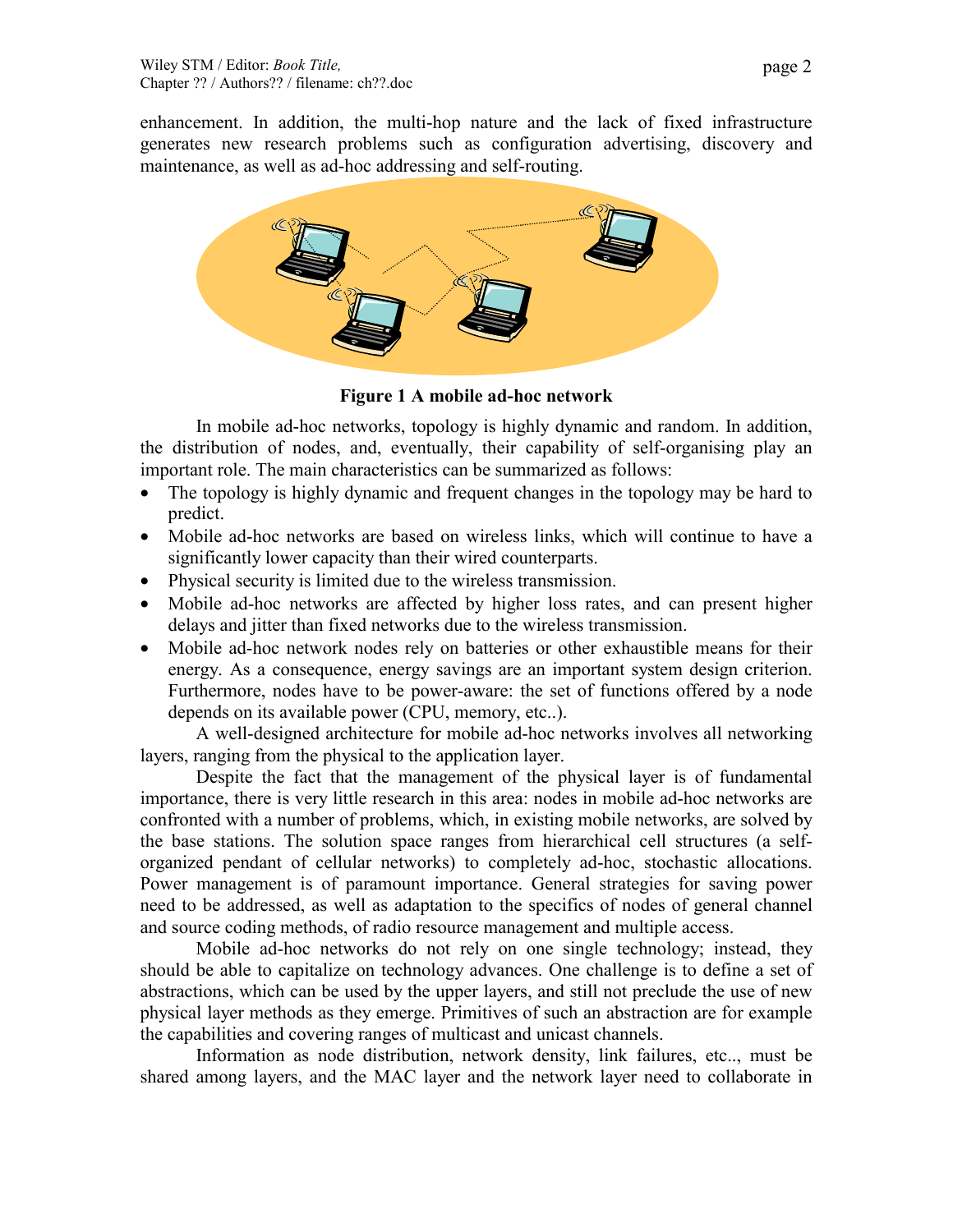order to have a better view of the network topology and to optimise the number of messages in the network.

In mobile ad-hoc networks, with the unique characteristic of being totally independent from any authority and infrastructure, there is a great potential for the users. In fact, roughly speaking, two or more users can become a mobile ad-hoc network simply by being close enough to meet the radio constraints, without any external intervention.

Moreover, telecommunication networks are expected to grow with the advent of new (and totally unexpected) applications. While in the past telecommunication networks were studied and developed in separate building blocks, for mobile ad-hoc networks the interaction between higher layers and lower layers is essential for the users.

Resilient and adaptive applications that can continue to perform effectively under degraded conditions can significantly enhance network operations from a user's perspective. Such applications can also ease the design pressure significantly in complex engineering areas such as quality of service (QoS) and mobile routing at the network layer [\[47\]](#page-21-0).

As illustrated in Figure 2, the communication among layers is the only approach for a demanding environment raising issues that rarely occur in other networks [[35\]](#page-20-0).



#### **Figure 2 Complexity of Mobile Ad-hoc Networks: the network can be highly dynamic, implying that (1) traditional routing algorithms will either not stabilize or will generate many routing updates, and (2) rapid response to topology change is needed [35].**

This chapter focuses on the state of the art in mobile ad-hoc networks and highlights some of the emerging technologies, protocols, and approaches at different layers for realizing network services for users on the move in areas with possibly no preexisting communication infrastructures.

The remaining of this chapter is organized as follows. In Section 2 we present the layered architecture of mobile ad-hoc networks, and we introduce some relevant concepts and technologies that will be discussed further. In Section 3 we cover some emerging MAC technologies that can be used for constructing a mobile ad-hoc network: IEEE 802.11, and Bluetooth. In Section 4 we provide an overview of the standardization efforts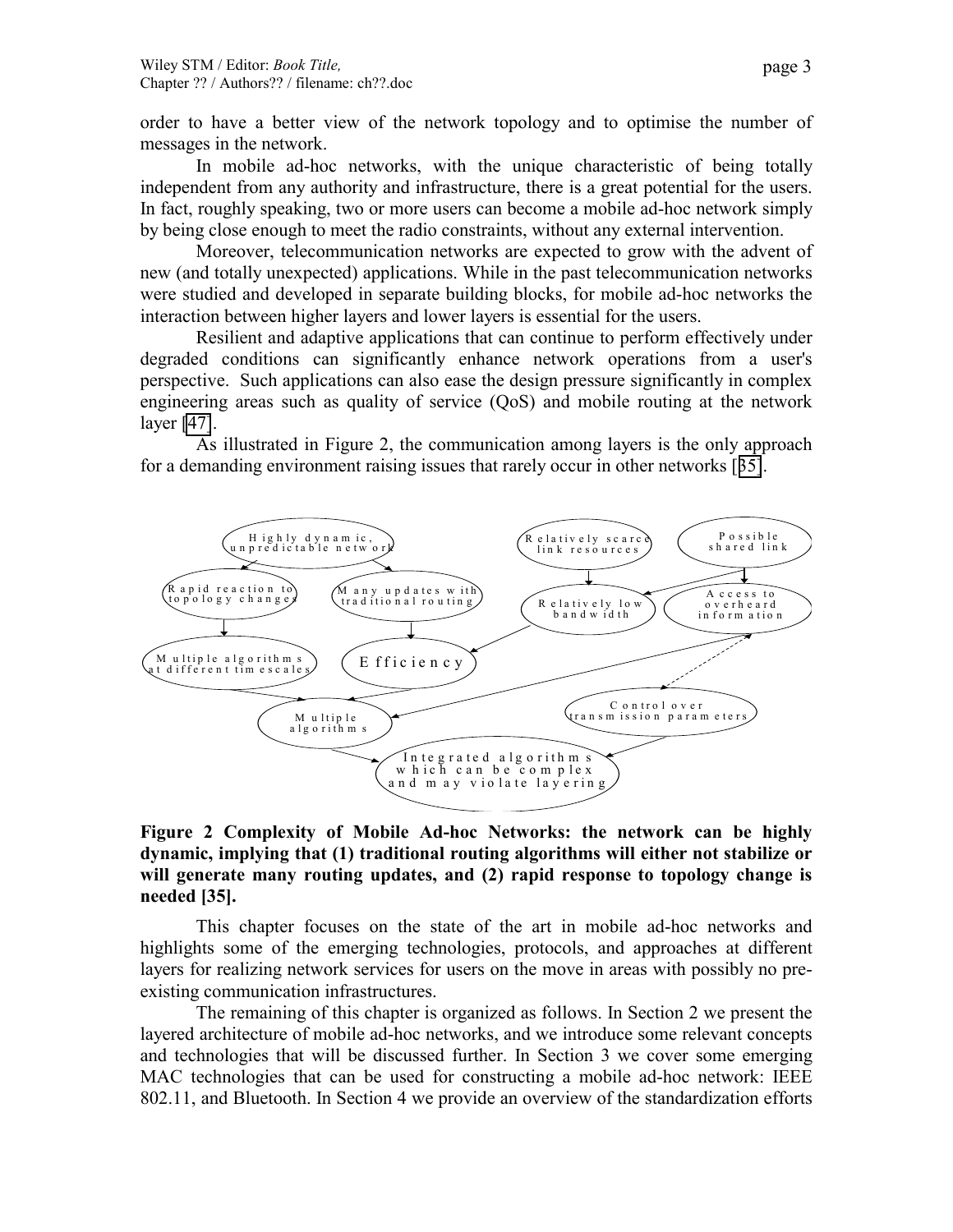within the Internet Engineering Task Force. Section 5 introduces a human based approach to a particular class of mobile ad-hoc networks, referred to as self-organising networks. Finally, in Section 6, we present mobile ad-hoc networking from the users/applications point of view.

The Conclusion provides a discussion on the future evolution and applications of mobile ad-hoc networks.

## **LAYERED ARCHITECTURE OF MOBILE AD-HOC NETWORKS**

Precursor of the ad-hoc networking technology was the Packet Radio Network [[34\]](#page-20-0), [\[33\]](#page-20-0). Packet radio applies packet communications to a radio channel rather than to a wirebased media. This technology can be used to create LANs that link devices, as well as provide gateways to other network systems and databases [[11\]](#page-18-0). The current version, referred to as "Distributed Packet Radio", is completely distributed, permitting flexible and rapid adaptation to changes and mobility.

Later on, research mainly focused on cellular systems that are, in principle, single-hop wireless systems. Within the framework of the multi-hop wireless systems, research communities worked on projects that address mainly medium access control and routing issues.

Appropriate physical and data link protocols need to be developed for wireless mobile networks in conjunction with the embedded MAC sub-layer and the higher-level networking and/or transport layers.

A key aspect of wireless communications is the radio propagation channel, which introduces co-channel and adjacent channel interference among users. Exploiting the physical environment and controlling the location of radio users as much as possible is one way to mitigate interference, but this is not realistic for uncoordinated wireless systems that share the same radio spectrum. For ad-hoc networks that share the same spectrum, new methods of cooperation are required to permit coexistence. Such methods are difficult to research without real-world channel models and simulation methodologies; there is still fundamental work to be done in this area [\[50\]](#page-21-0).

There have been many successful attempts to reduce the power consumption of digital circuits. Today, there are many different techniques known, starting from the circuit level [\[19\]](#page-19-0) and reaching into architecture and software. Clearly, the energy necessary to execute a given algorithm very much depends on the implementation technology. For current software-radio projects, large emphasis has been placed on low power consumption, see [\[67\]](#page-22-0) and [\[56\]](#page-21-0).

Current research covers lower-layer issues, such as modulation and coding, multiple access, wireless/mobile protocols, and location protocols. In the USA, most of the research in this and in the sensors networks fields is sponsored by NSF (Advanced Networking Infrastructure and Research Division and Computer-Communications Research Division) and DARPA (Microelectromechanical Systems and Global Mobile Information Systems), see [\[52\]](#page-21-0), [\[3\]](#page-18-0), [\[14\]](#page-19-0), [\[23\]](#page-19-0), [\[42\]](#page-20-0).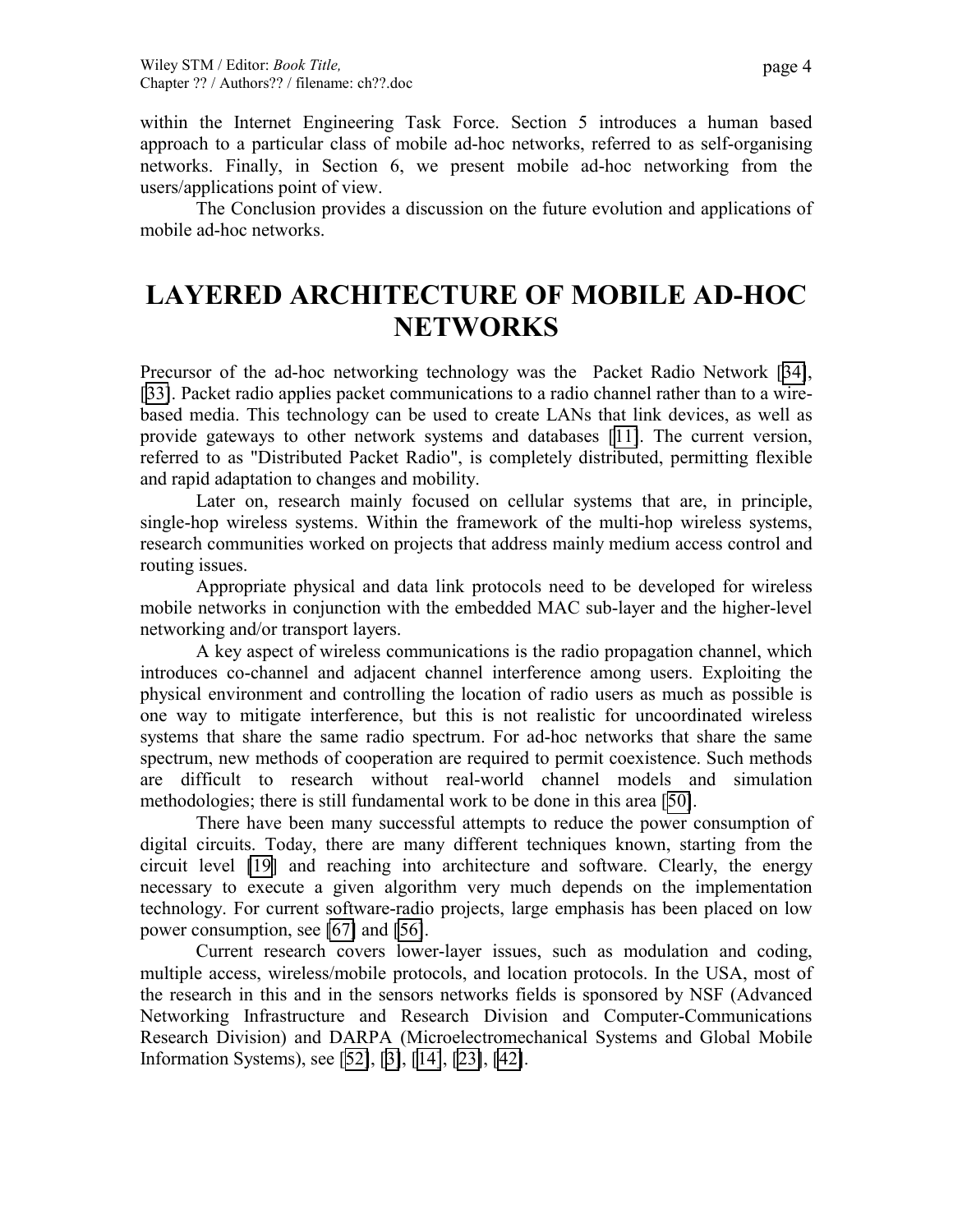Similar projects are conducted in Europe (in the Mobility and Personal Communications Networks Domain [\[2\]](#page-18-0), in ETSI [\[25\]](#page-19-0), or in some Universities e.g., [[20\]](#page-19-0)), by industrial consortia (e.g., [\[8\]](#page-18-0)), [\[61\]](#page-22-0), and by operator (e.g., [[60\]](#page-22-0)).

The MAC layer specified in the IEEE 802.11 standard [\[29\]](#page-20-0), or its variations, is typically applied in the existing ad-hoc network projects. The standard is built on Carrier Sense Multiple Access with Collision Avoidance (CSMA/CA) scheme that is extended with a capability for short channel allocation and acknowledgement control messages. With 802.11, all the nodes must use the same channel. All nodes can communicate with every other node that is within range. The 802.11 standard can be a good platform to implement a one level multi-hop architecture because of its extreme simplicity. IEEE 802.11 is a digital wireless data transmission standard aimed at providing a wireless LAN *(WLAN*) between portable computers and between portable computers and a fixed network infrastructure. While it is easy to foresee that the *WLAN*s will be the solution for the home and office automation [\[5\]](#page-18-0), the existing standard does not support multi-hop systems and since only one frequency can be used, the achievable capacity is limited. HomeRF [\[27\]](#page-20-0) is seen as the main contender of 802.11 to be used in home network. This is based on the Shared Wireless Access Protocol (SWAP) that defines a new common interface that supports wireless voice and data networking in home. Wireless LAN technology is already widely commercially available. The main aim of Bluetooth technology [\[8\]](#page-18-0) [\[10\]](#page-18-0) is to guarantee the interoperability between different applications on devices in the same area that may run over different protocol stacks, and therefore to provide a solution for wireless Personal Area Networks. Section 2 covers in more detail the MAC layer.

The Internet Engineering Task Force (IETF) working group on Mobile Ad-hoc NETworks (MANET) is standardizing routing in ad-hoc networks. The group studies routing specifications, with the goal of supporting networks scaling up to hundreds of routers [\[40\]](#page-20-0). The work inside MANET relies on other existing IETF standards such as mobile-IP and IP addressing. Most of the currently available solutions are not designed to scale to more than a few hundred nodes. Section 3 presents some aspects of the protocols designed to extend Internet services to mobile ad-hoc networks' users.

Designing protocols that scale to very large wireless networks remains among the main challenges of research in this field, and there are several factors that distinguish protocols for realizing a wide-area mobile ad-hoc network with different peculiarities, as explained in Section 4.

Location-management functions make it possible to access the network regardless of the user's location. Not limited only to users, it is easily imagined that entire networks might one day be mobile as well, e.g., networks on aircraft or other vehicles. Location management works at several layers and is, therefore, a complex process [[49\]](#page-21-0).

The well-established techniques to locate mobile devices in infrastructure-based networks, even if they contain concepts to deal with nomadic nodes, are not useful as soon as infrastructure is no longer available.

As stated within the Zeroconf Working Group of the IETF [\[78\]](#page-23-0), the common TCP/IP protocols commonly used for the network configuration, e.g. DHCP, DNS, MADCAP, and LDAP, are not appropriate for mobile ad-hoc networks because they must be configured and maintained by an administrative staff.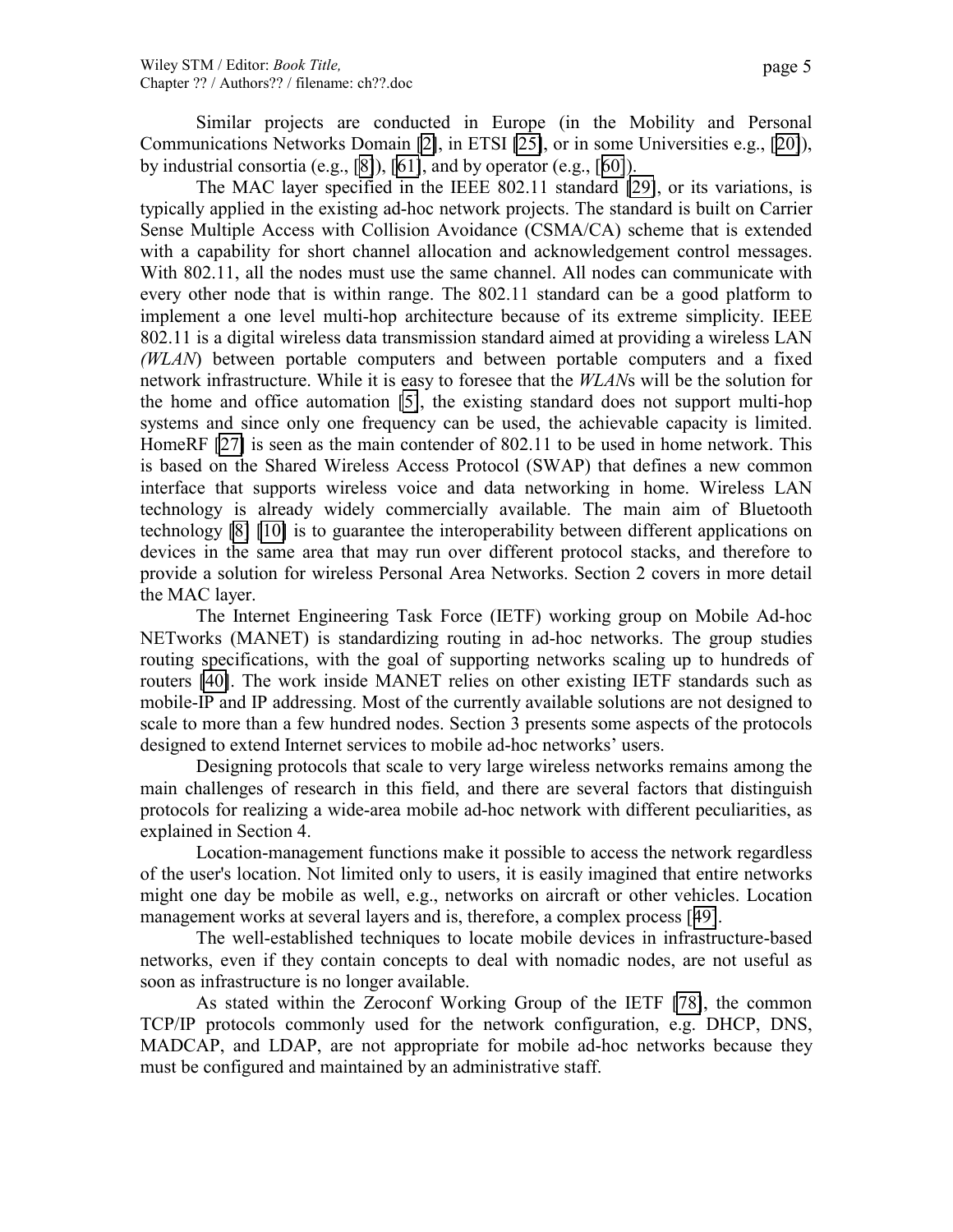For all these networks, an administrative staff will not exist and the users of these networks neither have the time nor inclination to learn network administration skills. Instead, these networks need protocols that require zero user configuration and administration. New approaches are being investigated, as described in chapter [[64\]](#page-22-0).

Bootstrapping protocols and a basic infrastructure must be available, however. Current schemes on the network layer are incorporated in Bluetooth and related technologies [\[8\]](#page-18-0), whereas on the services layer Jini [\[31\]](#page-20-0) is the most prominent example of a system enabling federations of services and clients.

At the service level, for IP networks, the Service Location Protocol (SLP) proposed by the Internet Engineering Task Force [[73\]](#page-22-0) is used; other examples are SSDP (Simple Service Discovery Protocol) in Universal Plug and Play networks [\[72\]](#page-22-0) that are XML based, or SDP (Service Discovery Protocol) in Bluetooth [[8\]](#page-18-0).

Finally, also at the application level, the location requires the choice of a topology, addressing within the topological space, and location and distance-dependent operations, as in [\[30\]](#page-20-0), [\[48\]](#page-21-0).

Information transport and its associated infrastructure must demonstrate high assurance capabilities in times of crisis and attack, as well as in normal conditions. Scarce attention has been given to security in mobile ad-hoc networks so far. This computing environment is very different from the ordinary computing environment. In many cases, mobile computers will be connected to the network via wireless links. Such links are particularly vulnerable to passive eavesdropping, active replay attacks, and other active attacks [\[18\]](#page-19-0).

To our knowledge, few works have been published on this topic, see [\[65\]](#page-22-0), [[79\]](#page-23-0) and [\[18\]](#page-19-0), and much effort is required in order to overcome the vulnerability (in particular, the privacy vulnerability) of this type of network with an integrated approach that is not limited at the routing layer.

Security in networks (including ad-hoc networks) is mainly confidentiality and integrity of information, as well as legitimate use and availability of services [\[21\]](#page-19-0). In military applications, confidentiality is considered to be the most important security objective. In civilian scenarios, the major users requirement is availability [[66\]](#page-22-0).

Denial-of-service attacks are typically impossible to prevent. However, they can be made very expensive by exploiting the inherent redundancy of the ad-hoc networks [\[79\]](#page-23-0). For instance, a packet can be sent to its destination via several disjoint routes, which makes its interception considerably more expensive for the attacker.

A fundamental tool to achieve the network security objectives is cryptography. The challenge of using cryptography in the mobile ad-hoc networks is the management of cryptographic keys. Since nodes are mobile, their interactions are spontaneous and unpredictable, which makes public key cryptography more appropriate in this setting than conventional cryptography. The most widely accepted solution for the public key management problem is based on public key certificates that are issued by (online) certification authorities and distributed via (online) key distribution servers.

The design issues associated with the real time services become particularly important for multimedia delivery; e.g., voice, images and video. The multimedia data will typically be provided with some form of coding, as multiple data streams each with their own QoS requirements.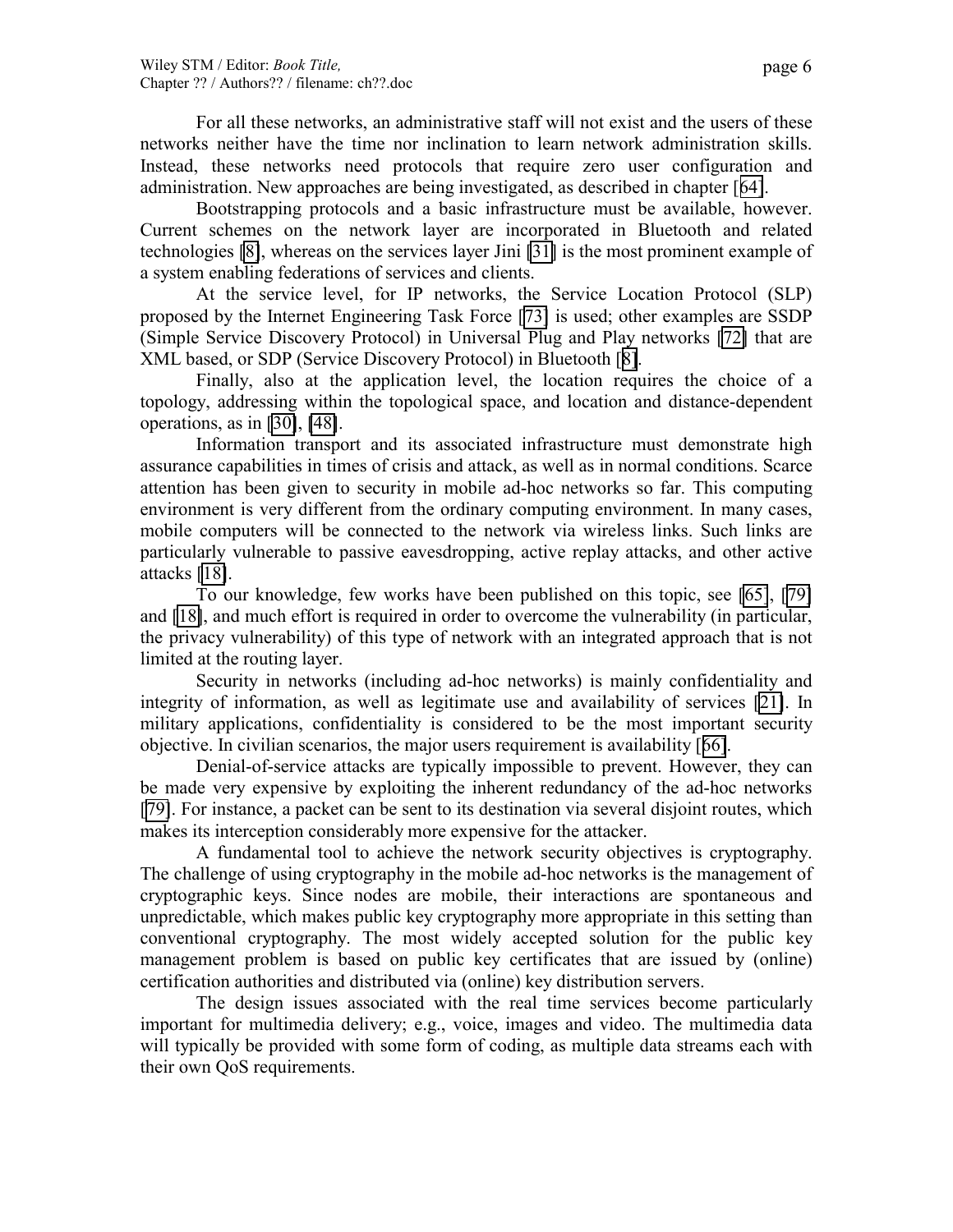New networking technologies engender a radical transformation in high-end applications and the manner in which researchers and educators throughout the globe access and manipulate R&E resources [\[53\]](#page-21-0). There are limitless possibilities for mobile applications. While potential applications exist in commerce, education, medicine, government, public safety, and numerous other areas, market and social forces will determine which are accepted or rejected [\[49\]](#page-21-0).

Indeed, the telecommunications industry expects an exponential growth of subscribers for wireless services (PCS, GSM, MobileIP). This growth will occur in an environment characterized by rapid development and migration of end-user applications.

A related characteristic is the evolution of new applications, made possible by mobility and ubiquitous access that would normally not be found in fixed networks. Researchers in the field must understand and explore these problems, finding solutions that will integrate efficiently with existing systems and endure over time [[49\]](#page-21-0).

In mobile computing, geographic location is critical for distributed applications. Several projects currently address the problem of location-aware applications [[30\]](#page-20-0), [[39\]](#page-20-0), [\[48\]](#page-21-0), [\[71\]](#page-22-0).

Information management in highly distributed and mobile areas recently became the core of a new area called cooperative information systems (e.g. [[17\]](#page-19-0)).

Notable applications of ad-hoc networks are sensor networks, which can be used for several purposes as an instrumented hospital or an instrumented atmosphere to predict weather [\[68\]](#page-22-0), as well as social networks [\[58\]](#page-21-0), [\[41\]](#page-20-0).

Information technologies are an integral part of our lives, businesses, and society. The wide acceptance of Internet standards and technologies is helping us build global computer networks capable of connecting everything and reaching everyone [[57\]](#page-21-0).

Almost daily, new wired or wireless e-business models emerge: e-shop, eprocurement, e-auction, e-mall, third party marketplace, virtual community, value chain service provider, value chain integrator, collaborative platform, information brokerage and trust [\[70\]](#page-22-0). Mobile ad-hoc networks are envisioned to naturally support these applications. However, in order to realize these new technologies, it is necessary to understand economic, social, and policy issues in much greater depth.

## **MAC LAYER**

We present here two emerging technologies for wireless media interfaces that can be used for building a mobile ad-hoc network: the IEEE 802.11 standard for wireless LANs (WLANs) [\[29\]](#page-20-0), [\[1\]](#page-18-0) and on the Bluetooth technology [\[8\]](#page-18-0), [\[10\]](#page-18-0) which is a de-facto standard for wireless Personal Area Networks (WPAN). A WLAN is a wireless network characterized by a small scope, while a WPAN is a network constituted by connected devices placed inside a circle with a radius of 10 meters. The Bluetooth Special Interest Group releases the Bluetooth specifications. In addition, the IEEE 802.15 Working Group for Wireless Personal Area Networks has started a project to publish and approve a standard derived from the Bluetooth Specification.

Bluetooth and IEEE 802.11 technologies also exemplify the two categories in which multiple access networks can be roughly categorized, random access (e.g. CSMA, CSMA/CD) and demand assignment (e.g. Token Ring) [\[5\]](#page-18-0). Due to the inherent flexibility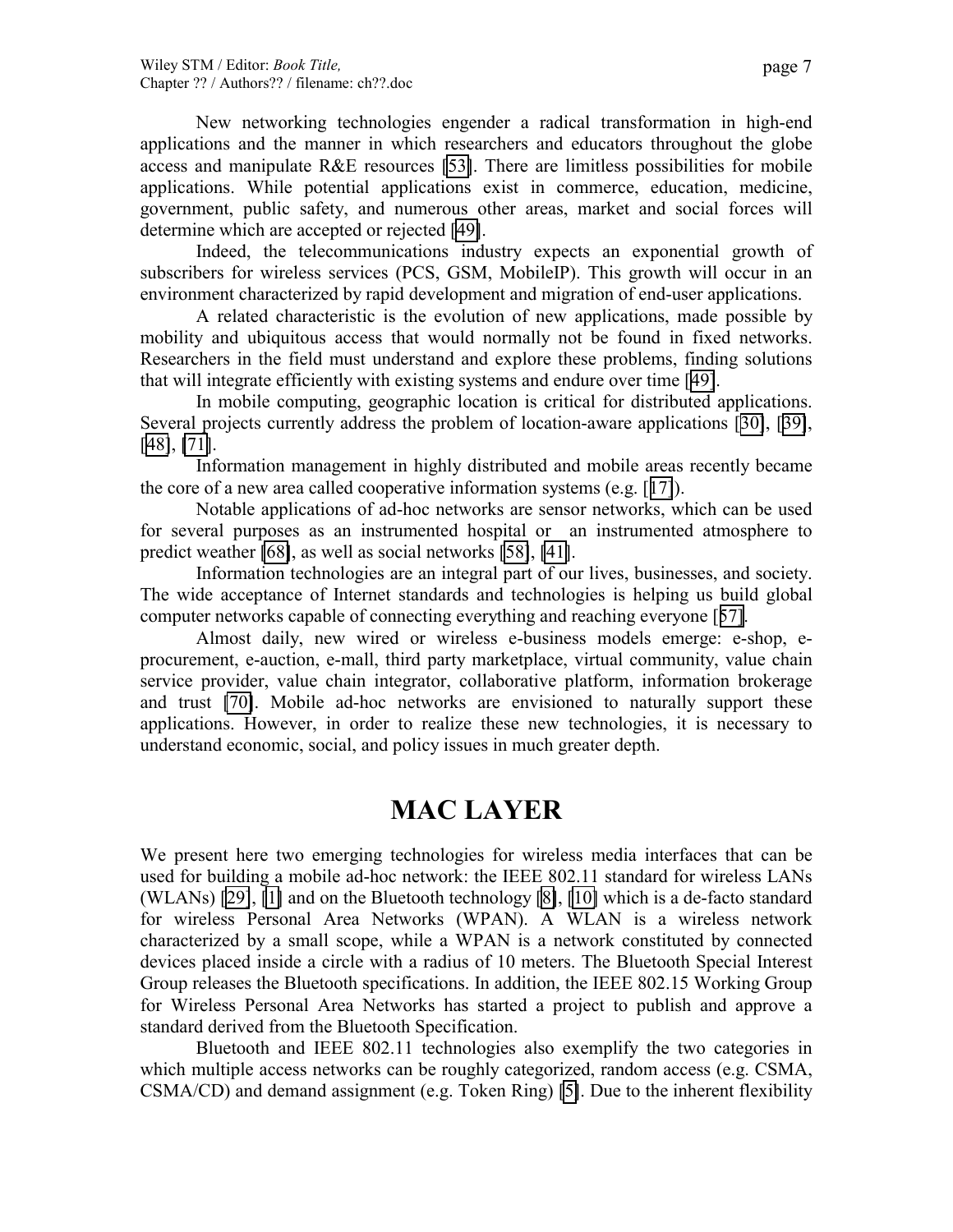of random access systems (e.g. random access allows unconstrained movement of mobile hosts) the IEEE K.11 standard committee decided to adopt a random access CSMA-based scheme for WLANs. On the other hand, demand assignment access schemes are more suitable for an environment that needs to provide guarantees on the Quality of Service (QoS) perceived by its users. The Bluetooth technology that is designed to support delay sensitive applications (such as voice traffic) beyond data traffic adopts a (implicit) tokenbased access method.

### *IEEE 802.11*

IEEE 802.11 is a digital wireless data transmission standard in the 2.4 GHz ISM band aimed at providing a wireless LAN between portable computers and between portable computers and a fixed network infrastructure. This standard defines a physical layer and a MAC layer. Three different technologies are defined as an air interface physical layer for contention-based and contention-free access control: infrared, frequency hopping and direct sequence spread spectrum. The most popular technology is the direct sequence spread spectrum and can offer a bit rate of up to 11 Mbps in the 2.4 GHz band, and, in the future, up to 54 Mbps in the 5 GHz band. The basic access method in the IEEE 802.11 MAC protocol is the *Distributed Coordination Function* (DCF) which is a *Carrier Sense Multiple Access with Collision Avoidance* (CSMA/CA) MAC protocol.



**Figure 3 802.11 Infrastructure or ad-hoc network** 

802.11 can be used to implement either an infrastructure-based W-LAN architecture or an ad-hoc W-LAN architecture (see Figure 3). In an infrastructure-based network, there is a centralized controller for each cell, often referred to as *Access Poin*t. The access point is normally connected to the wired network thus providing the Internet access to mobile devices. All traffic goes through the access point, even when it is sent to a destination that belongs to the same cell. Neighbour cells can use different frequencies to avoid interference and increase the cell's capacity. All the cells are linked together to form a single broadcast medium at the LLC layer. A so-called distribution system handles the packet forwarding towards destination devices outside the cell across the wired network infrastructure. The distribution medium that forwards packets between the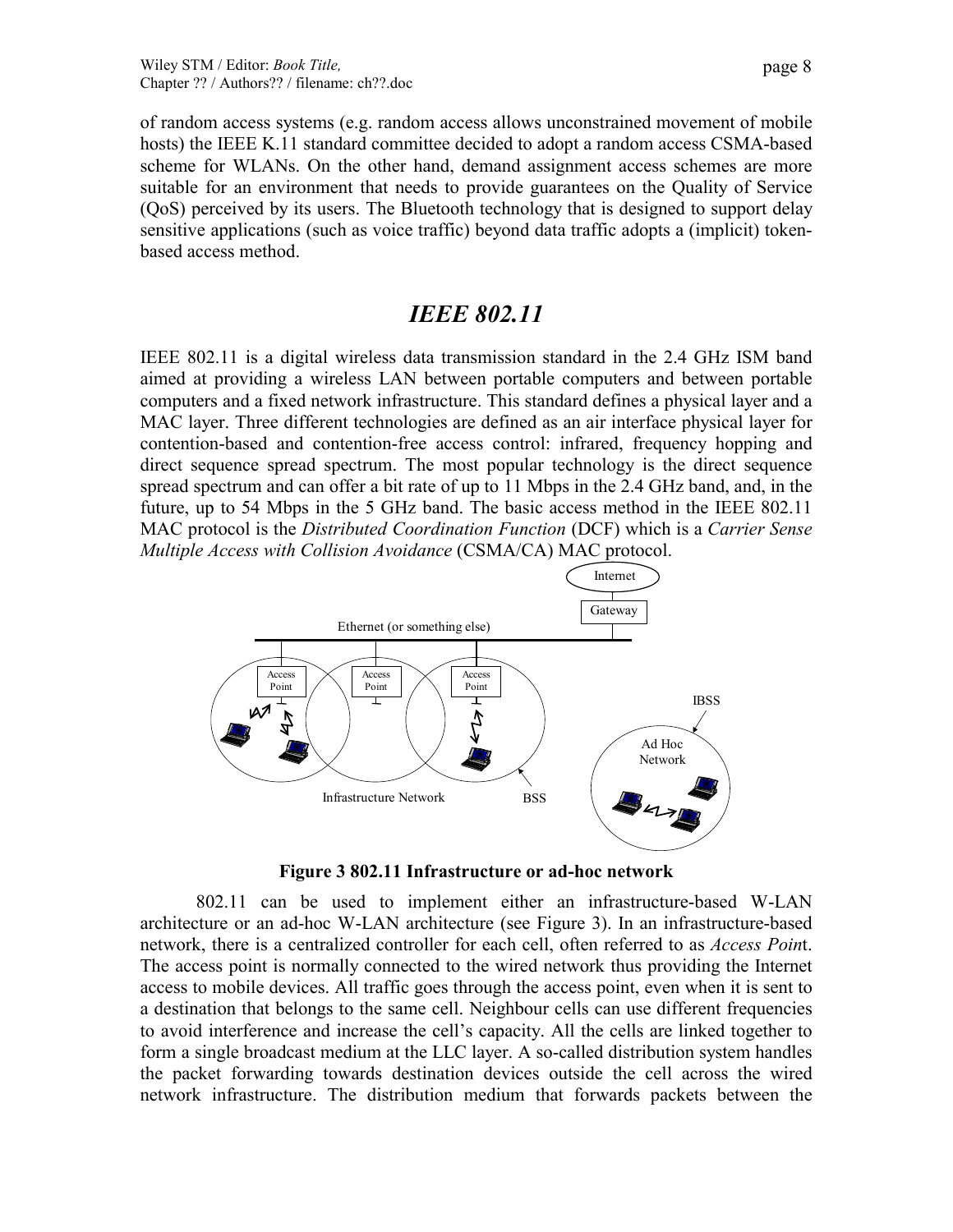page 9

access points is not defined by the standard. It is possible to use a wireless link to connect the different access points, for example an 802.11 ad-hoc link in another frequency. Such a feature permits the implementation of a two-level multi-hop architecture.

In ad-hoc mode, every 802.11device in the same cell, named *Independent Basic Service Set* (IBSS), can directly communicate with every other 802.11 device within the cell, without the intervention of a centralized entity or an infrastructure. In an ad-hoc cell, identified by an identification number (IBSSID) that is locally managed, all devices must use a predefined frequency. Due to the flexibility of the CSMA/CA algorithm, devices' synchronization (to a common clock) is sufficient to receive or transmit data correctly. *Synchronization acquirement* is a scanning procedure used by an 802.11 device for joining an existing IBSS. If the scanning procedure does not result in finding any IBSSs, the station may initialise a new IBSS. *Synchronization maintenance* is implemented via a distributed algorithm, based on the transmission of beacon frames at a known nominal rate, which shall be performed by all of the members of the IBSS. Additionally, given the constraints on power consumption in mobile networks, 802.11 offers power saving (PS) policies. The policy adopted within an IBSS should be completely distributed for preserving the self-organizing behaviour.

The 802.11 standard is an interesting platform to experiment multi-hop networking. This standard cannot do multi-hop networking as it is. The development of a number of protocols is required.

It must be noted that, as illustrated via simulation in [\[5\]](#page-18-0), depending on the network configuration, the standard protocol can operate very far from the theoretical throughput limit. In particular, it is shown that the distance between the IEEE 802.11 and the analytical bound increases with the number of active networks. In the IEEE 802.11 protocol, due to its backoff algorithm, the average number of stations that transmit in a slot increases with the number of active networks and this causes an increase in the collision probability. A significant improvement of the IEEE 802.11 performance can thus be obtained by controlling the number of stations that transmit in the same slot.

## *BLUETOOTH*

Bluetooth is a digital wireless data transmission standard operating in the 2.4 GHz Industrial, Scientific, and Medicine (ISM) band aimed at providing a short range wireless link between laptops, cellular phones and other devices. In this band are defines 79 different Radio Frequency (RF) channels that are spaced of 1 MHz.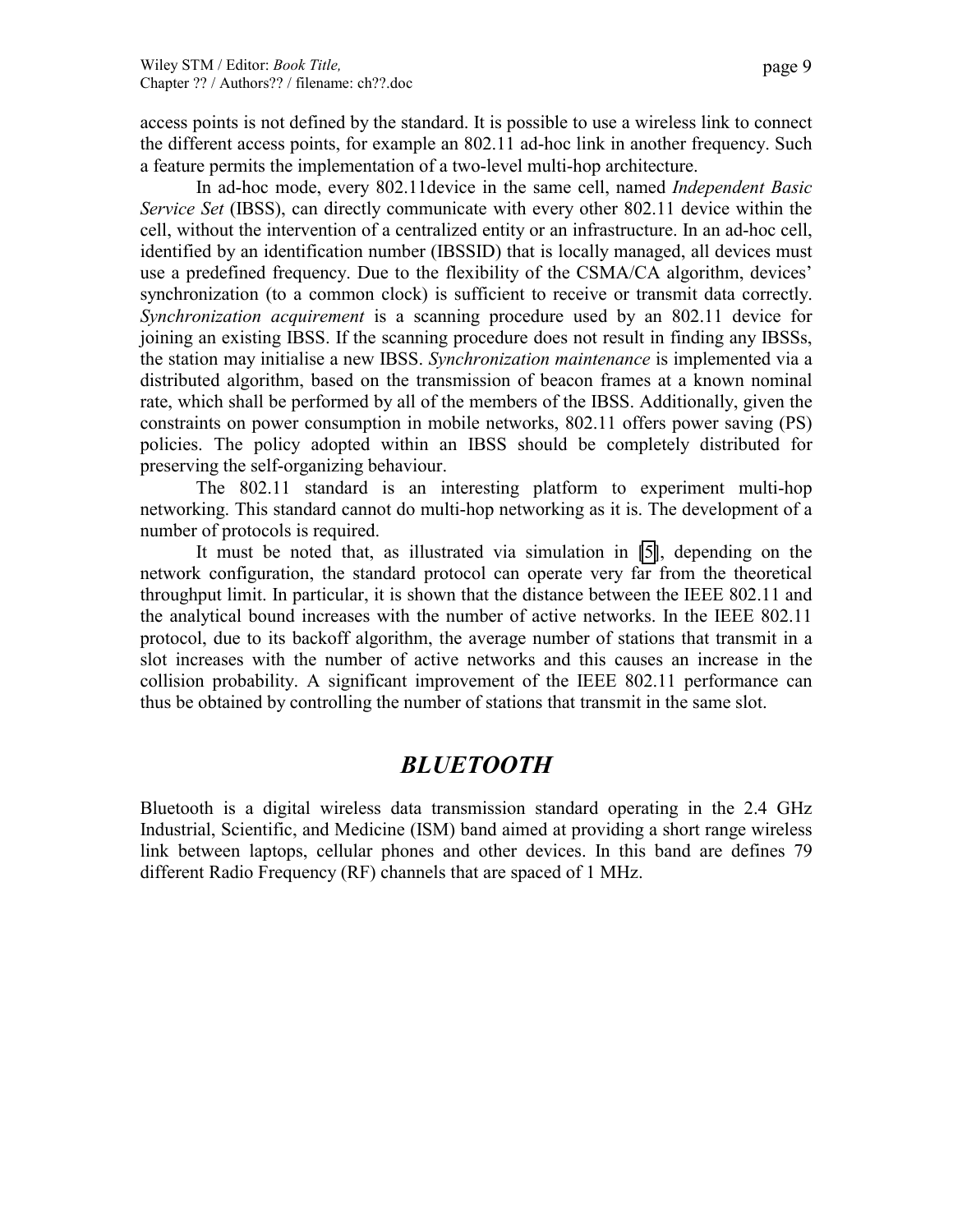

**Figure 4 Bluetooth**

The Baseband and the Bluetooth radio layers compose the Bluetooth core protocols. Bluetooth radio provides the physical links among Bluetooth devices while the Baseband layer provides a transport service of packets on the physical link.

The physical layer utilizes as a technique of transmission a frequency hopping spread spectrum (FHSS) where the hopping sequence is a pseudo-random sequence of 79-hop length, and it is unique for each ad-hoc network that we establish. Therefore the establishment of a physical channel is associated to the definition of a channel frequency hopping sequence that has a very long period length and that does not show repetitive patterns over short time interval. Bluetooth is based upon a low-cost, short-range radio link, integrated into a microchip, enabling protected ad-hoc connections for wireless communication of voice and data in stationary and mobile environments. The air interface symbol rate of Bluetooth is 1 Ms/s. As a binary FSK modulation is used, this gives a raw data rate of 1 Mb/s.

From a logical standpoint, Bluetooth belongs to the contention-free token-based multi-access networks [\[5\]](#page-18-0). In a Bluetooth network, one station has the role of master and all other Bluetooth stations are slaves. The master decides which slave is the one to have the access to the channel. More precisely, a slave is authorized to deliver a single packet to the master only if it has received a polling message from the master.

The Bluetooth protocol uses a combination of circuit and packet switching. Slots can be reserved for synchronous packets. Two types of physical links are defined: the Synchronous Connection-Oriented (SCO), a point-to-point, symmetric circuit-switched connection between the master and a specific slave used for delivering delay-sensitive traffic, and the Asynchronous Connection-Less (ACL) a packet-switched connection between the master and all its slaves that can support the reliable delivery of data.

Two or more devices (units) sharing the same frequency hopping sequence (channel) form a piconet. A unit can belong to more than one piconet, but can be master to only one. Different piconets are not synchronized, and when they overlap they form a scatternet (see figure 4).

A maximum of one ACL link can be opened between a master and a slave. A master can have up to three SCO links with one or several slaves. A slave can support SCO links with different masters at the same time, but only 1 SCO link with each. A slave may communicate with different piconets only in a time-multiplexing mode. This means that for any time instant it can only transmit on a single piconet In fact, it has to change its synchronization parameters before listening to different channels.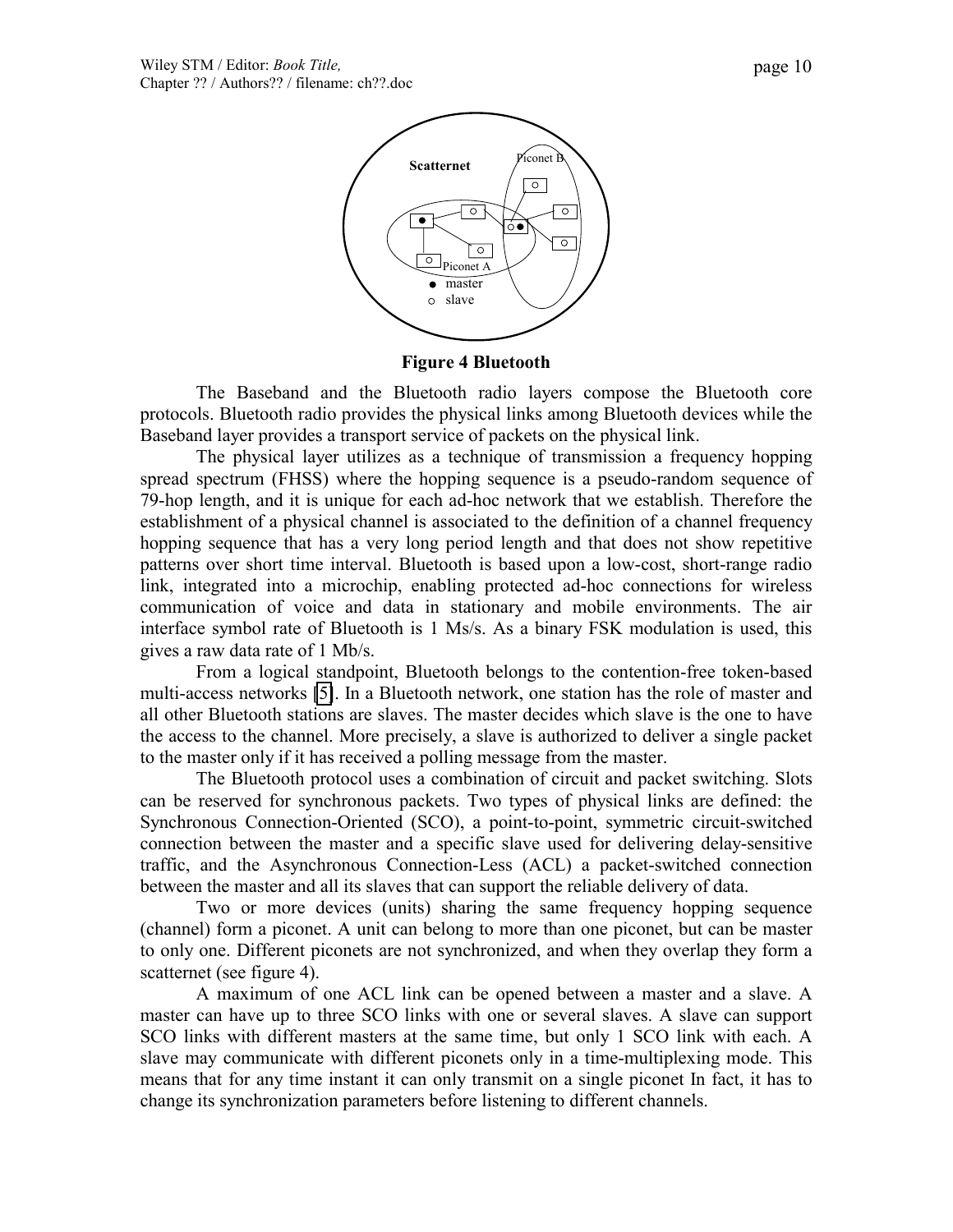Therefore, the communication among devices within different piconets can happen only in an asynchronous mode, unless the device acting as router between two piconets has two Bluetooth interfaces. We note here that the multihop networking routing protocols is still to be defined.

Before starting a data transmission, a Bluetooth unit inquires, by continuously sending an inquiry message, its operating space in order to discover the presence of other units.

Another unit listening to the channel used for the inquiry message, upon the same frequency, replies to the inquiry by exploiting a random access protocol.

The unit that starts paging it is automatically elected the master of the new connection, and the paged unit is the slave. A unit can periodically listen to the channel to find a page message, by tuning its receiver on to the frequencies of the paging hopping sequence. After the paging procedure the slave now has an exact knowledge of the master clock and of the channel access code, so it and the master can enter the connection state. However, the real transmission will begin only after a polling message from the master to the slave. When a connection is established, the active slaves have to maintain the synchronization. In [[5\]](#page-18-0) a sketch of Bluetooth performance is given.

Between two devices Bluetooth can support one asynchronous data link, up to three simultaneous synchronous voice links, or a link that simultaneously supports asynchronous data and synchronous voice. Each voice link supports a synchronous data rate of 64 kb/s in each direction. The asynchronous link can support a maximal asymmetric data rate of 723.2 kb/s (and still up to 57.6 kb/s in the return direction), or a symmetric data rate of 433.9 kb/s.

The main aim of the Bluetooth Specification is to guarantee the interoperability between different applications that may run over different protocol stacks.

A number of service profiles define how Bluetooth enabled devices should use the Bluetooth links and physical layer, and this allows the manufacturers interoperability. All profiles define end-to-end services: cordless telephony, intercom, serial port, headset, dial-up, fax, LAN access (with PPP), generic object exchange, object push, file transfer, synchronisation. However, in order to implement a wireless multi-hop network over Bluetooth, either/both a packet switch layer and a circuit switch layer need to be defined on top of the Bluetooth data link layer protocol (L2CAP).

## **MOBILE AD-HOC NETWORKS AND INTERNET**

The wide acceptance of Internet standards and technologies was and is one of the key steps for building global computer networks capable of connecting everything and reaching everyone. In the near future, with the advent of inexpensive wireless technologies, a large number of users will be mobile.

Extending IP internetworking for seamless operation over wireless communication technologies challenges present performance requirements of network protocols and applications, especially if wireless technologies evolve to become a significant part of the infrastructure [\[47\]](#page-21-0).

The Internet Engineering Task Force (IETF) working group on Mobile Ad-hoc NETworks (MANET) is standardizing routing in ad-hoc networks. The group studies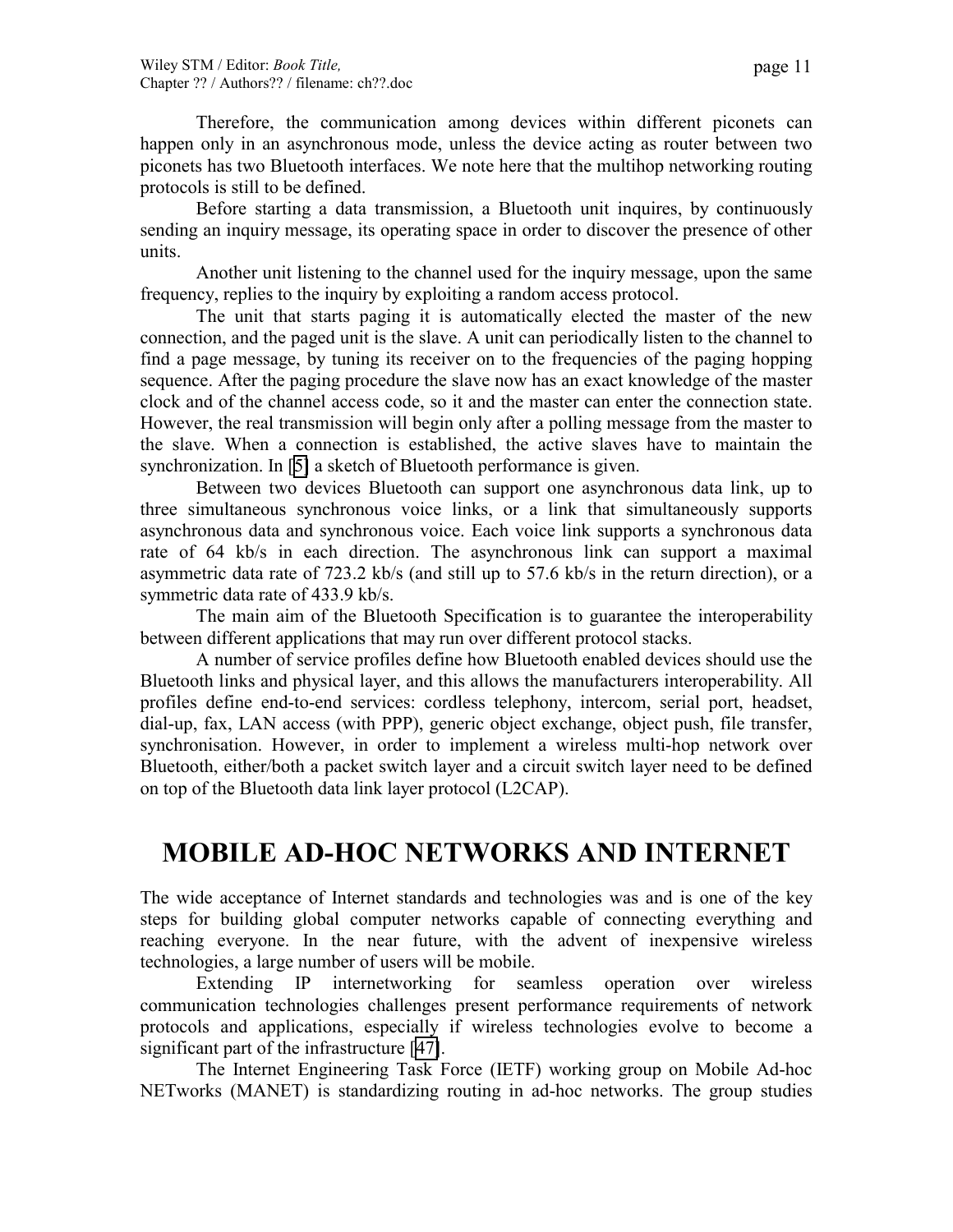routing specifications, with the goal of supporting networks scaling up to hundreds of routers [\[40\]](#page-20-0). The work inside MANET relies on other existing IETF standards such as mobile-IP and IP addressing.

A mobile ad-hoc network that supports explicitly the Internet still presents the major salient characteristics we described above, as described in [\[16\]](#page-19-0): 1) Dynamic topologies; 2) bandwidth-constrained and variable capacity links; 3) energy-constrained operation; 4) limited physical security. However, the managing of IP addresses of the nodes in a mobile ad-hoc network is not straightforward, as discussed below.



**Figure 5 A mobile ad-hoc IP network**

As presented in [\[47\]](#page-21-0), the approach followed by the protocols produced in the MANET working group, and by similar protocols worked on outside of MANET, is based on the traditional two level hierarchy routing architecture.

With this view, these routing protocols fall into the class of interior gateway protocols, i.e. protocols used to route within a (mobile wireless) network or a set of interconnected (mobile wireless) networks under the same administration authority. Several of these protocols [\[59\]](#page-22-0), [[7\]](#page-18-0), [\[32\]](#page-20-0), [\[24\]](#page-19-0), [\[9\]](#page-18-0), [\[54\]](#page-21-0), [\[55\]](#page-21-0), [\[12\]](#page-19-0) have been implemented in prototypes [\[45\]](#page-21-0) and, while they are not yet available commercially, some of them are under commercial consideration [\[22\]](#page-21-0).

In [\[16\]](#page-19-0) a list of desirable qualitative properties of mobile ad-hoc networks routing protocols for the Internet is given: 1) Distributed operation; 2) Loop-freedom; 3) Demand-based operation; 4) Proactive operation; 5) Security; 6) "Sleep" period operation; 7) Unidirectional link support.

Also, a list of quantitative metrics is given that can be used to assess the performance of any of those routing protocol: 1) End-to-end data throughput and delay; 2) Route Acquisition Time; 3) Percentage Out-of-Order Delivery; 4) Efficiency.

These protocols are generally categorized according to their method of discovering and maintaining routes between all source-destination pairs:

- Proactive protocols
- Reactive protocols

Proactive protocols (also referred to as table-driven) attempt to maintain routes continuously, so that the route is already available when it is needed for a packet to be forwarded. In such protocols, routing tables are exchanged among neighbouring nodes each time a change occurs in the network topology. In contrast, the basic idea of reactive protocols (also referred to as source-initiated) is to send a control message for discovering a route between a given source-destination pair only when necessary.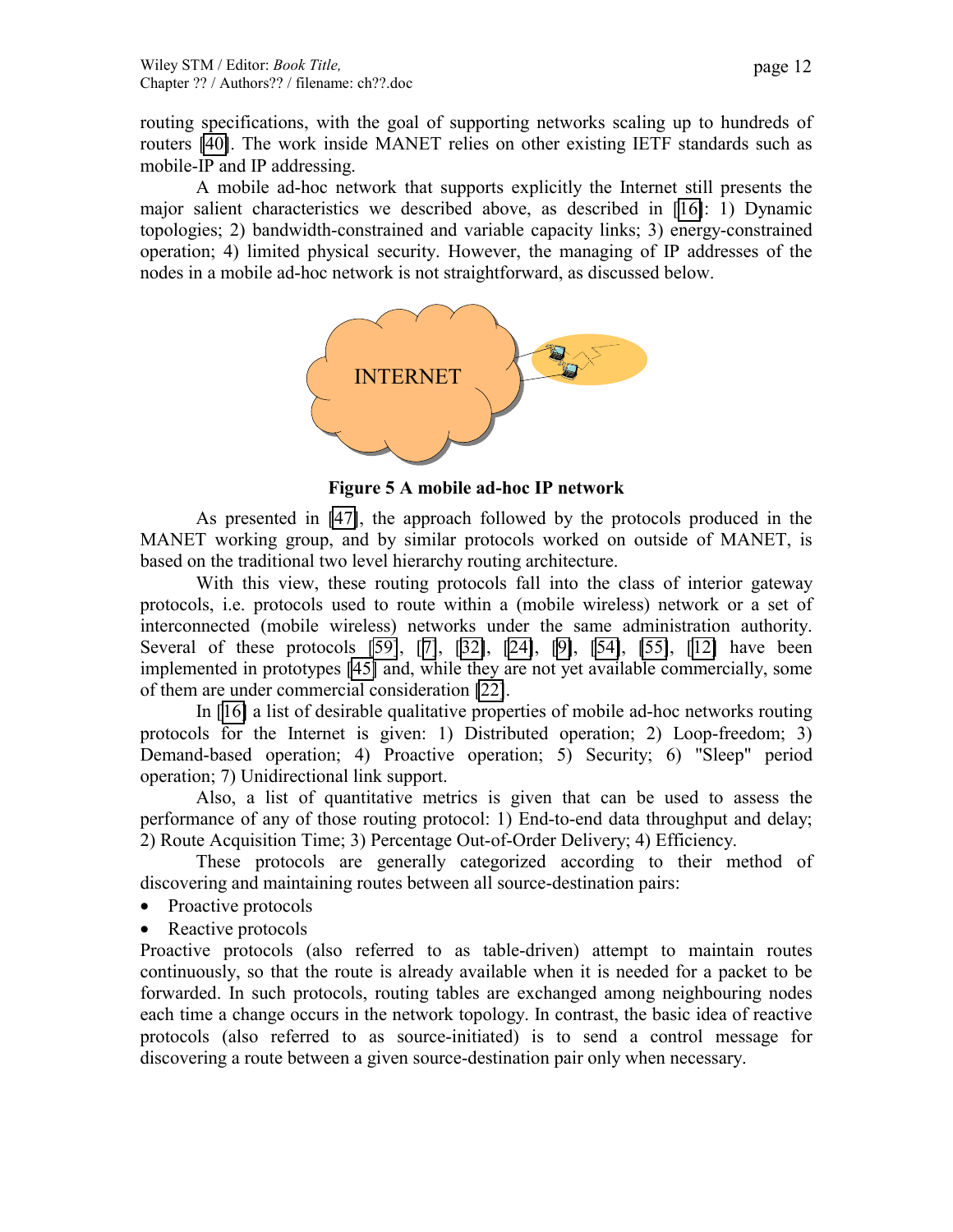Most of the existing protocols for mobile ad-hoc networks are not univocally proactive or reactive, as some of the protocols have a hybrid proactive and reactive design or simply present elements of both approaches.

The proactive approach is similar to the connectionless approach of traditional datagram networks, which is based on a constant update of the routing information [[63\]](#page-22-0). To maintain consistent and up-to-date routes between each pair of source-destination is required the propagation of a large number of routing information, regardless if this is needed or not. As a consequence, with proactive protocols, a route between any sourcedestination pair is always available, but such protocols could not perform properly when the mobility rate in the network is high or when there is a large number of nodes in the network. In fact, the control overhead, in terms of both traffic and power consumption is a serious limitation in mobile ad-hoc networks, where the bandwidth and power are scarce resources [\[63\]](#page-22-0). The proactive approaches are more similar in design to traditional IP routing protocols; thus, they are more likely to retain the behaviour features of present routing protocols used in practice. Existing transport protocols and applications are more likely to operate as designed over proactive routing approaches than over on-demand routing approaches [\[47\]](#page-21-0).

A reactive protocol creates and maintains routes between a pair of sourcedestination only when necessary, in general when requested by the source (on-demand approach). Therefore, in contrast to the proactive approach, in reactive protocols the control overhead is drastically reduced. However, similar to connection-oriented communications, a route is not initially available and this generates a latency period due to the route discovery procedure. The on-demand design is based (1) on the observation that in a dynamic topology routes expire frequently and (2) on the assumption that not all the routes are used at the same time. Therefore, the overhead expended to establish and/or maintain a route between a given source-destination pair will be wasted if the source does not require the route prior to its invalidation due to topological changes. Note that this assumption may not hold true in all architectures, but it may be suitable for many wireless networks. The validity of this design decision is dependent, in part, on the traffic distribution and the topology dynamics in the network [[47\]](#page-21-0).

As previously stated, some protocols can combine both proactive and reactive characteristics, in order to benefit from the short response time provided by the proactive approach under route request and to limit the control overhead as in reactive protocols. An evident, advantageous approach is to proactively handle all the routes that are known to be more frequently used and to create on demand all the other routes.

Achieving the right balance between reactive and proactive operation in a hybrid approach may require some a priori knowledge of the networking environment or additional mechanisms to adaptively control the mode of operation [[47\]](#page-21-0).

A general comparison of the two protocols categories is presented in both [RT99] and [\[47\]](#page-21-0).

As we anticipated above, one critical aspect of Internet based mobile ad-hoc networks is the addressing. In fact, the addressing approach used in wired networks, as well as its adaptation for mobile IP [\[46\]](#page-21-0), would drastically increase the control overhead. Therefore, a new addressing approach for such networks is required. Moreover, given that, in the foreseen topology of the addressing approach, the interaction among different routing protocols can easily happen, a common addressing approach is necessary.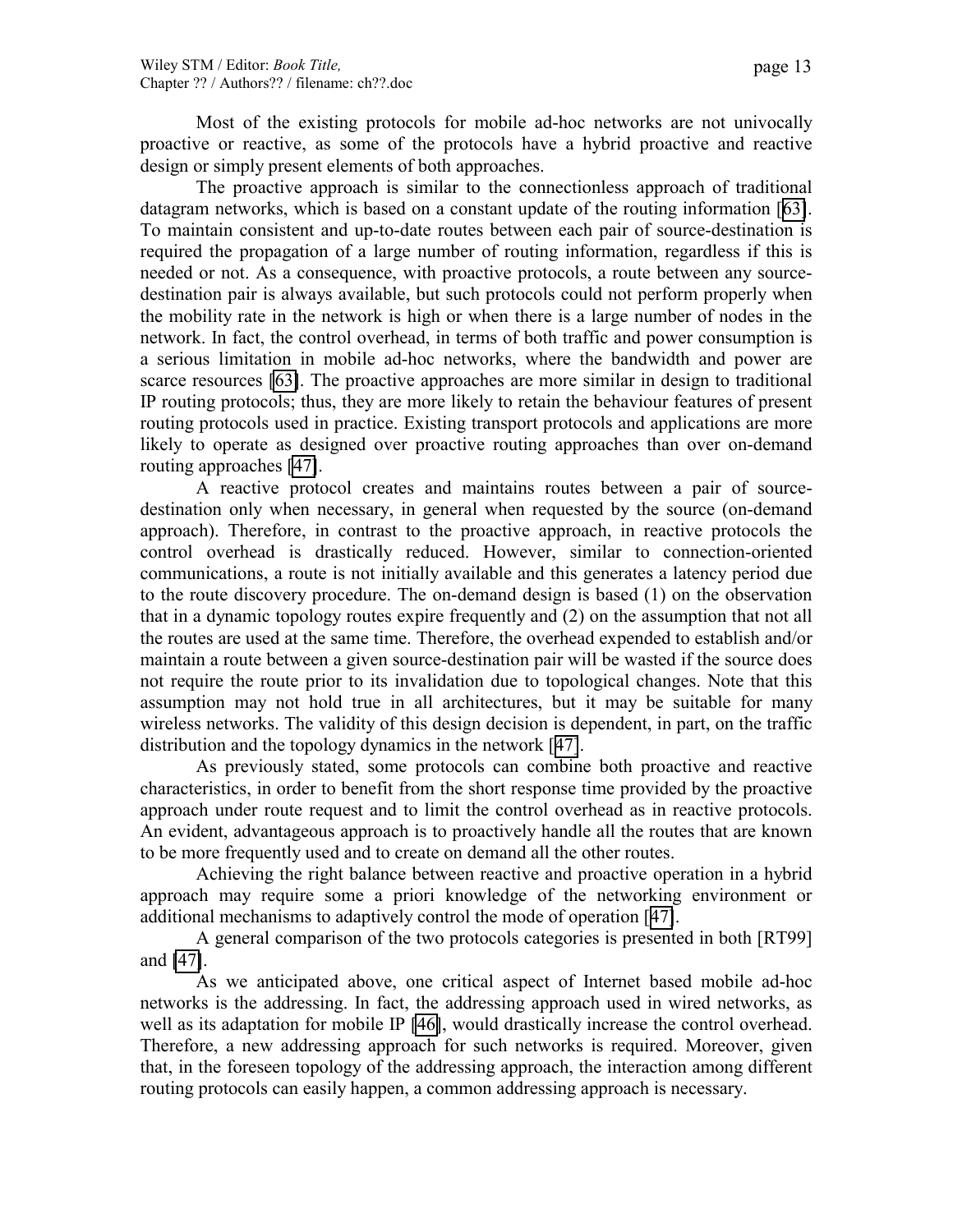This issue is still a matter of ongoing research. The IETF document describing Internet mobile ad-hoc networks states that: The development of such an approach is underway, which permits routing through a multi-technology fabric, permits multiple hosts per router and ensures long-term interoperability through adherence to the IP addressing architecture. Supporting these features appears only to require identifying host and router interfaces with IP addresses, identifying a router with a separate Router ID, and permitting routers to have multiple wired and wireless interfaces [[16\]](#page-19-0).

Geographical location of nodes, i.e. node coordinates in two or three-dimensional space has been suggested, among other purposes, for simplifying the addressing issue in combination with the Internet addressing scheme. The existing location-based routing protocols [lar, dream, etc] propose to use the location information for reducing the propagation of control messages, for reducing the intermediate system functions or for making packet-forwarding decisions.

Geographical routing allows nodes in the network to be nearly stateless; the information that nodes in the network have to maintain is about their one-hop neighbours. A detailed review of geographical routing and related issues is given in chapter [[64\]](#page-22-0).

There are also solutions that do not rely on the Internet addresses. [\[26\]](#page-19-0) proposes a solution where each node has a permanent, unique end-system identifier, and a temporary, location-dependent address. The location-dependent addresses management, which is based on the association of each end-system identifier to an area of geographical coordinates that acts as distributed location databases, allows a node to obtain a probable location of any other node with a known end-system identifier [[44\]](#page-21-0), [[75\]](#page-23-0).

The work proposed in the context of Internet mobile routing considers networks traditionally classified as small networks. However, even in networks of one hundred nodes, scalability is an important performance.

One approach for achieving scalability in mobile ad-hoc networks is clustering. With this approach, the network is partitioned in subsets (clusters). Within a cluster a traditional MANET algorithm is assumed, and the communication between clusters is done by means of clusterheads and border nodes. The clusterheads form a dominant set that works as backbone for the network. In cluster-based algorithms, one of the main issues is the determination of the clusters and, consequently, of the clusterheads in such a way that the reconfigurations of the network topology are minimized. However, choosing clusterheads optimally is an NP-hard problem [[4\]](#page-18-0).

Other strategies for dominating sets, which are able to build more performing dominating sets than clustering for ad-hoc networks are described in [[64\]](#page-22-0).

Finally, multicast routing is a strategy that could allow optimising the resource usage, and this is seen as an important feature for energy and bandwidth constrained networks as mobile ad-hoc networks. Additionally, the underlying layer has a broadcast nature that can be exploited by an integrated design, as it is done for example in [[77\]](#page-23-0). Several multicast routing algorithms have been proposed and evaluated [[37\]](#page-20-0). While there is the conviction that multicast mobile routing technology is a relatively immature technology area and much of what is developed for unicast mobile routing—if proven effective—can be extended to develop multicast mobile routing variants [\[47\]](#page-21-0), some works assess the definition of network protocols with an integrated approach, thereby permitting improved energy efficiency [\[77\]](#page-23-0). However, shortest path based multicast algorithms requires too much power (quadratic in size of network), because they require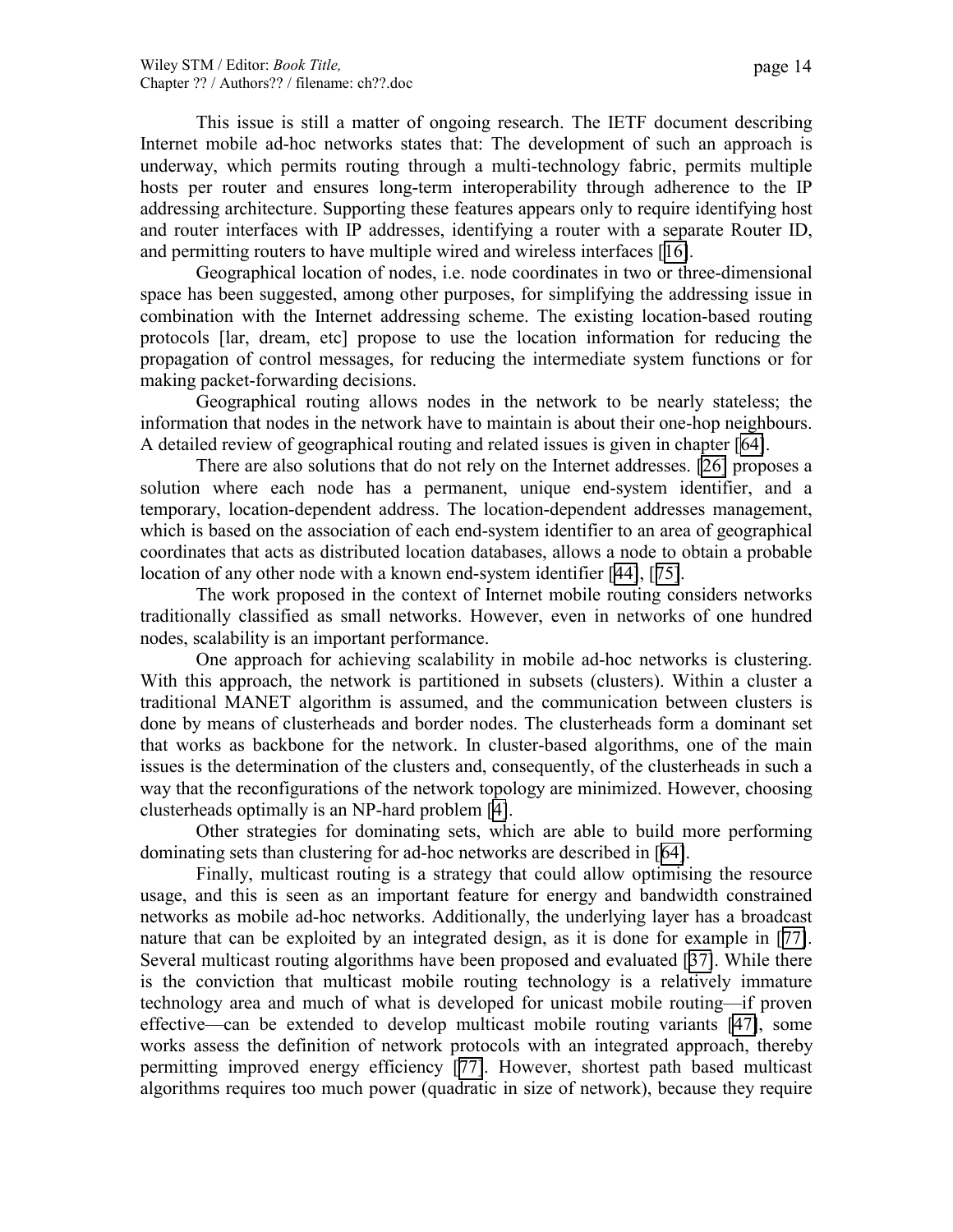that each node maintains a global view of the network. Real power savings can be obtained only with localized algorithms where nodes only know their neighbors information and make decision based only on that [\[64\]](#page-22-0).

Mobile ad-hoc networks do not provide QoS by design. While the controversial discussion about whether or not QoS mechanisms are needed in the wired Internet, it is indisputable that some applications can be supported by wireless networks only under QoS provisioning.

Architecture for supporting QoS in mobile ad-hoc networks should have two primary attributes [\[13\]](#page-19-0)

- Flexibility. Necessary for the heterogeneity of the physical and MAC layers, as well as of multiple routing protocols.
- Efficiency. Necessary for the limited processing power and storage capabilities of nodes, as well as the bandwidth that is scarcely available

In the literature, several approaches have been adopted for assessing the issue of QoS in mobile ad-hoc networks: QoS routing protocol [\[15\]](#page-19-0), [\[28\]](#page-20-0), [\[62\]](#page-22-0); signalling systems for resource reservation [\[36\]](#page-20-0), etc. Although some work has been done to date, more studies need to be conducted to explore further the problem of QoS provisioning for mobile ad-hoc networks.

## **ROUTING IN SELF-ORGANISED NETWORKS**

As stated above, ad-hoc networks can be considered small networks (up to hundreds of routers [\[40\]](#page-20-0)), where the nodes are typically IP routers with a large computing capacity. However, large mobile ad-hoc networks are the natural solution for applications based on models similar to the business model of citizen band, amateur radio, and talkie-walkie systems, where multi-hop wireless communications allow voice and data messaging among all users. These networks are likely to be very large and not Internet based, both because more dedicated to human communications and because this would generate an unacceptable complexity.

The step toward such a network (larger than a thousand nodes, and/or constituting a wide or geographical network) consisting of nodes with limited resources is not simple. It is clear that existing solutions are not designed for such an environment. They (1) do not easily adapt to a large number of mobile nodes, and (2) they do not exploit certain key characteristics of these networks (e.g. cooperation among nodes). Moreover, other relevant issues like the distribution of nodes or the ability of nodes to self-organise are not usually addressed in current ad-hoc networks research, which focuses mainly on pure communication aspects.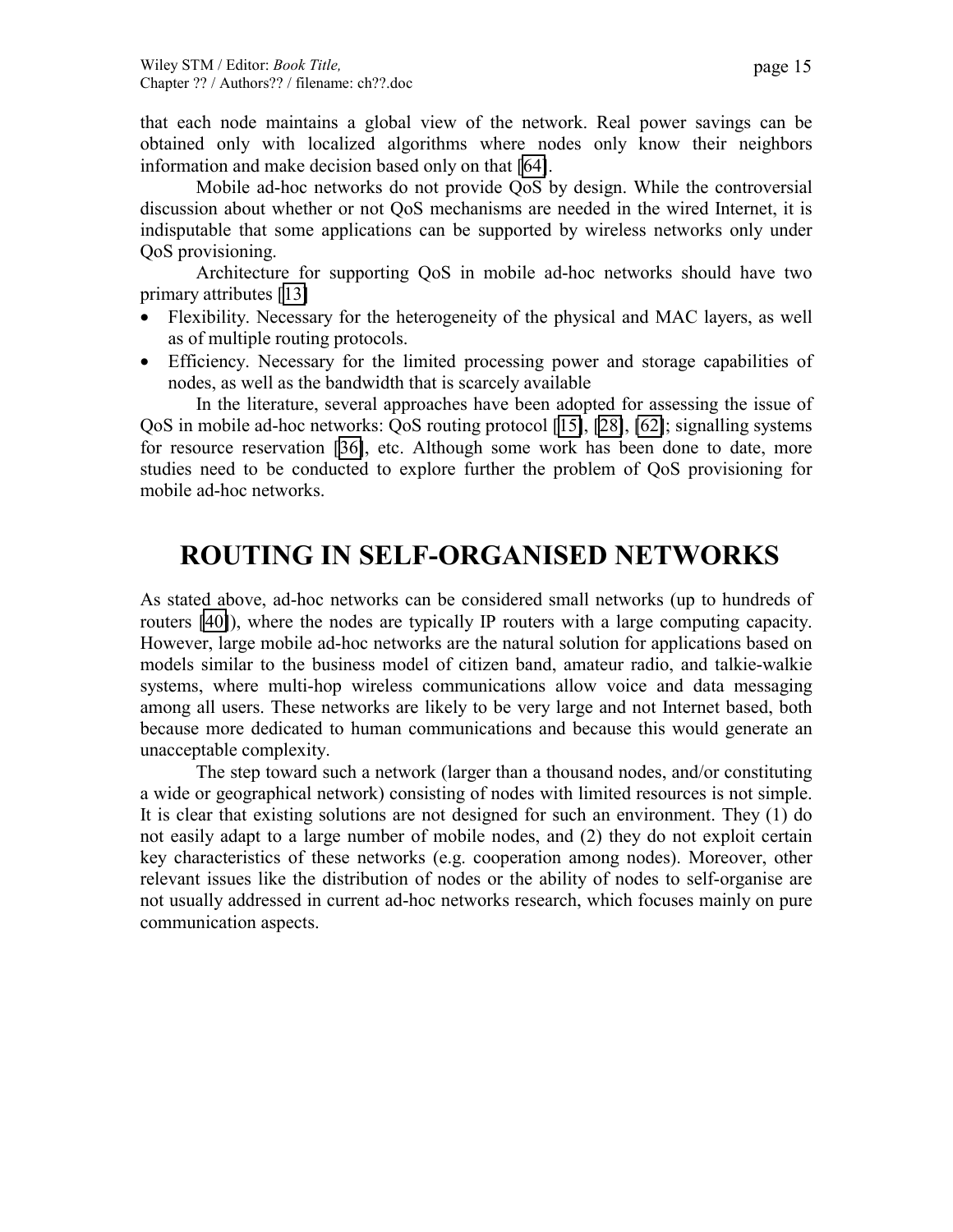

**Figure 6 A self-organised network**

We refer here to these networks as *self-organised networks* in order to distinguish them from traditional mobile ad-hoc networks and to emphasise their self-organisation peculiarities:

- Self-organized networks are non-authority based networks, i.e. they can act in an independent way from any provider or common denominator, such as the Internet. However, similar to Amateur Radio Networks they require regulation (selforganisation) [\[34\]](#page-20-0).
- Self-organized networks are potentially very large and not regularly distributed. In principle, one single network can cover the entire world. There can be small areas with high density, as well as large areas with very low density.
- Self-organized networks are highly co-operative. The tasks at any layer are distributed over the nodes and any operation is the result of the collaboration of a group of them.

The "small world" design has been proposed for self-organised networks [[6\]](#page-18-0). Small world graphs [small-world] are very large graphs that tend to be sparse, clustered and have a small diameter. Small-world phenomenon was inaugurated as an area of experimental study in social science through the work of Stanley Milgram in the 60's. These experiments have shown that the acquaintanceship graph connecting the entire human population has a diameter of six or less edges; small world phenomenon allows people to speak of the "six-degrees of separation".

Self-organised networks can be structured as a small world graph, emphasising the fact that nodes can collaborate in a "human-way" to find a route between each sourcedestination pair when needed [\[6\]](#page-18-0).

In this case, the routing solution is designed with three requirements in mind: (1) to scale well in a very large network; (2) to cope with dynamically changing network connectivity owing to mobility; and (3) to be based on high collaboration among nodes, that are assumed not to use complex algorithms or protocols. For the first requirement, the solution is designed such that a node relies only on itself and a small number of other nodes for packet forwarding. The uncertainty in the network due to the nodes mobility is addressed by considering multipath routing as a rule. The third requirement is assessed by design.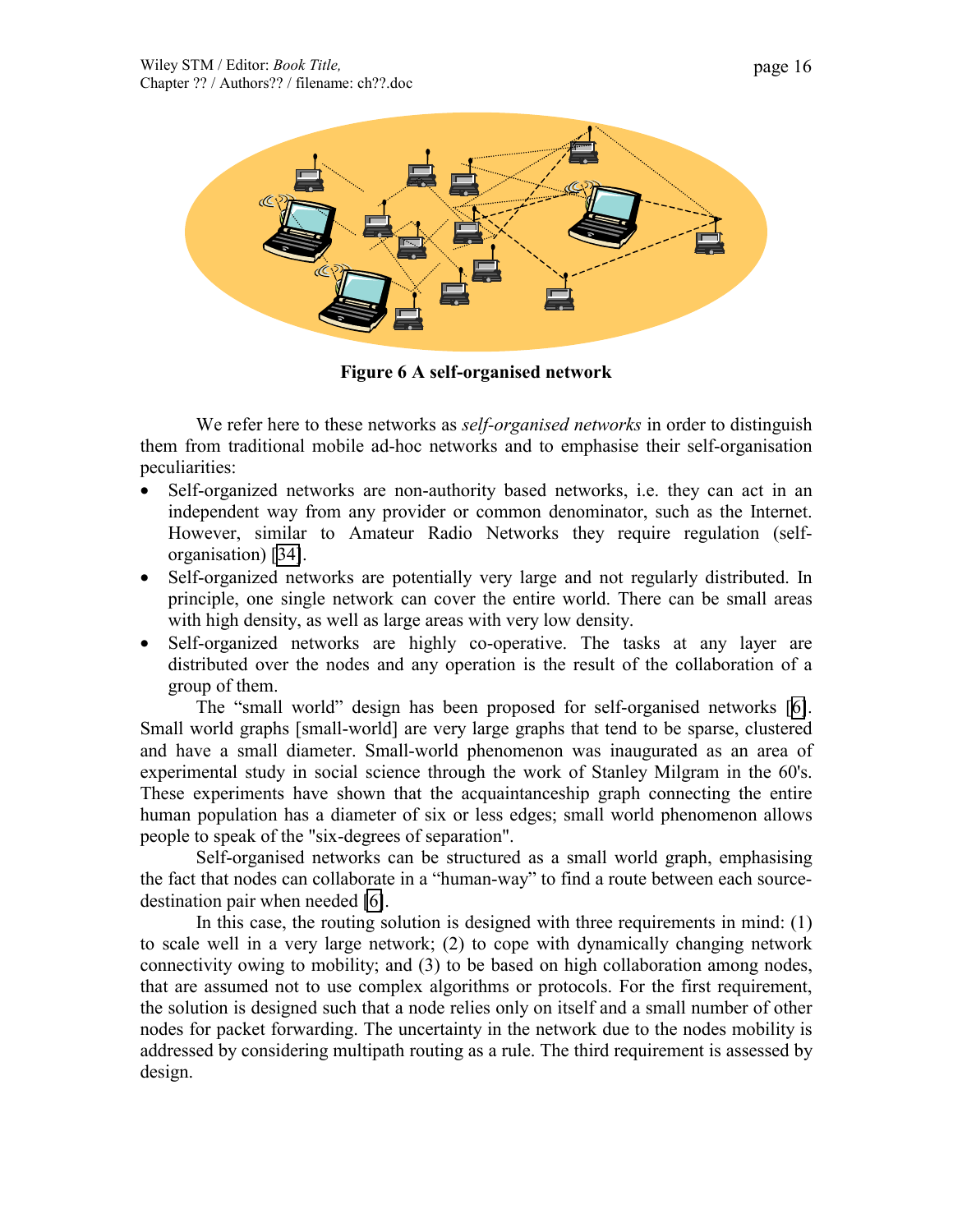The solution proposed in [\[6\]](#page-18-0) combines two routing protocols: (1) a mechanism that allows to reach destinations in the vicinity of a node and does not use location information for making packet forwarding decisions; and (2) a mechanism that is used to send data to remote destinations and uses geographic information. The latter is the smallworld graphs element that is introduced for achieving scalability and reduced dependence on intermediate systems.

The small world graph approach is mainly used for route discovery: For a potentially large network both traditional proactive and reactive approaches are not feasible, due to the large amount of information to maintain and to the high latency, respectively. With the small world graph approach, a source discovers a (possible) route to the destination with the collaboration of some other nodes within the network. This is done on-demand, thus avoiding large routing tables, but inquiring only a small set of nodes, thus avoiding flooding to a large number of nodes. The returned route is not a list of nodes, but a rough shape of the geographical path from the source to the destination, a set of points (anchors) described by geographical coordinates. This geographical information, rather that a traditional list of nodes' addresses, permits to coping with the network dynamicity (that increases with distance between the source-destination pair). Between anchors, geodesic packet forwarding is performed; this is a greedy method that follows successively closer geographic hops to the next point or the final destination [Finn87].

A comparison between this approach and the Internet based one presented in the previous section does not hold, as the target is completely different. It is straightforward that a wireless subnet connected to the Internet will work better with a solution designed with the characteristics described in the previous section. The solution presented here is more appropriate for "users' networks", where a (potentially large) number of users (with potentially small devices) combine in a network, eventually connected to the Internet.

## **PEOPLE-BASED NETWORKS**

In People-Based Networking, instead of sharing and routing information via a physical network the information is transmitted using \*people\*- from a personal device of some type (such as a personal digital assistant (PDA)) to another, which is close, and so on. Such a network is, evidently, a mobile ad-hoc network, with no central administration each part of it, being based on a person, is free to constantly move about. These networks may be, because their behaviour is so self-organising, be fairly robust: there are no wires to break, and if one 'router' fails, there are many others around; as many as there are people carrying them.

The users have, at the same time, their traditional role together with the "network" role. The way the network is built depends mainly on the way the users interact and the type of application(s) is run.

With this user/application-oriented approach, the architecture is dictated by the configuration requirements posed by the application. In [\[22\]](#page-19-0) are presented some challenges posed by this approach, as well as some possible techniques that can be used to address them. Together with traditional aspects of mobile ad-hoc networking– network boundaries are poorly defined; the network is not planned; hosts are not pre-configured;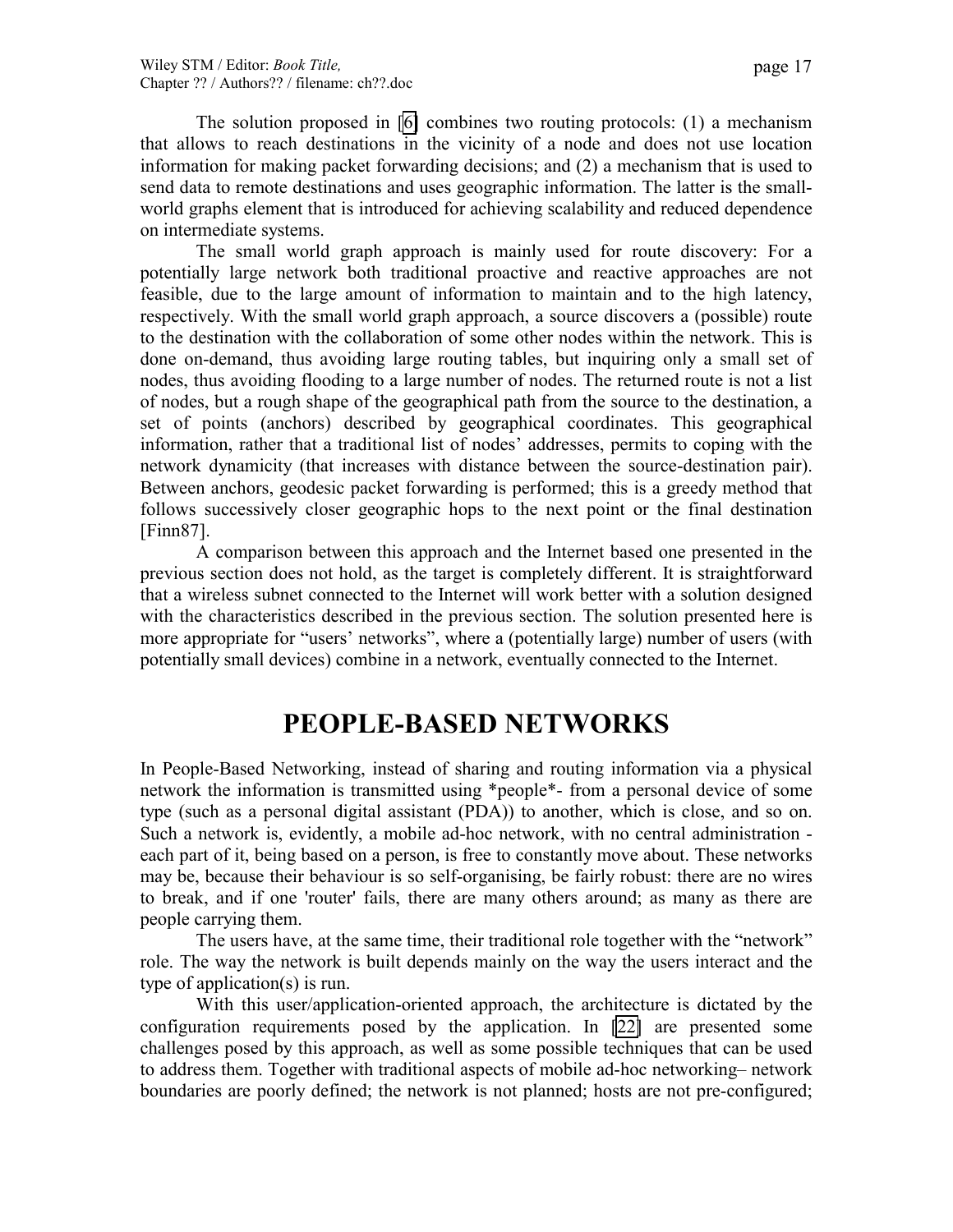there are no central servers- this work points out that users are not experts, and therefore, it is important to minimize the inexpert user's exposure to the administrative infrastructure and make necessary activities as intuitive as possible.

The area of people-based networking ranges from issues of networking, such as the best way of sending messages to a particular device through a network, to those of the kinds of applications and activities that such a technology may support, ranging over everything from low level technical issues, to those relating to users and collaboration.

Applications of people-based networking are multiple, mainly devoted to study and enhance the social interaction among people, and facilitate their daily life.

For example, augmenting everyday face to face interaction between with various types of technological support, using a variety of devices such as "thinking tags", which could be used in various ways to indicate how alike people were in relation to a number of common topics, or "Meme tags", which could be programmed with 'ideas' that people might then talk about, or also they might want to keep [\[41\]](#page-20-0).

Another example is PDAs that carry information, which 'attaches' to the devices as pollen does to bees. This information is then transmitted across nodes where the PDAs dock. Every time the PDA docks, it collects packets of 'pollen' as well as the information for which it has docked.

The Pollen network makes it possible for information to be shared and distributed where needed simply by the everyday actions of groups of people. People need not be aware of how the distribution is taking place nor of the details of their participation in the process. As a side effect, information (such as hints, tips and other comments) can be associated with physical objects in the user environment. Through the cumulative actions of many people interacting with devices and other people, messages are transferred nodeby-node across the network [[58\]](#page-21-0).

## **CONCLUSION**

Ad-hoc networks are seen as a key in the evolution of wireless networks. They have several potentialities that are not available with traditional wireless networks and can be used in different environment. The research in mobile ad-hoc networking covers all the networking layers, ranging from the physical to the application layer, including social and economical aspects. We presented an overview of some MAC layer technologies that can be used for ad-hoc networks, as well as the Internet-based approach and a human-based approach to routing. Finally we illustrated a user/application approach to, highlighting some application and social aspects of mobile ad-hoc networks.

While there are several applications for mobile ad-hoc networks that will require being part of the Internet, mobile ad-hoc networks are also envisioned for different application models. For example, applications devoted to study and enhance the social interaction among people, and facilitate their daily life; as well as applications based on models similar to the business model of citizen band, amateur radio, and talkie-walkie systems, where multi-hop wireless communications allow voice and data messaging among all users.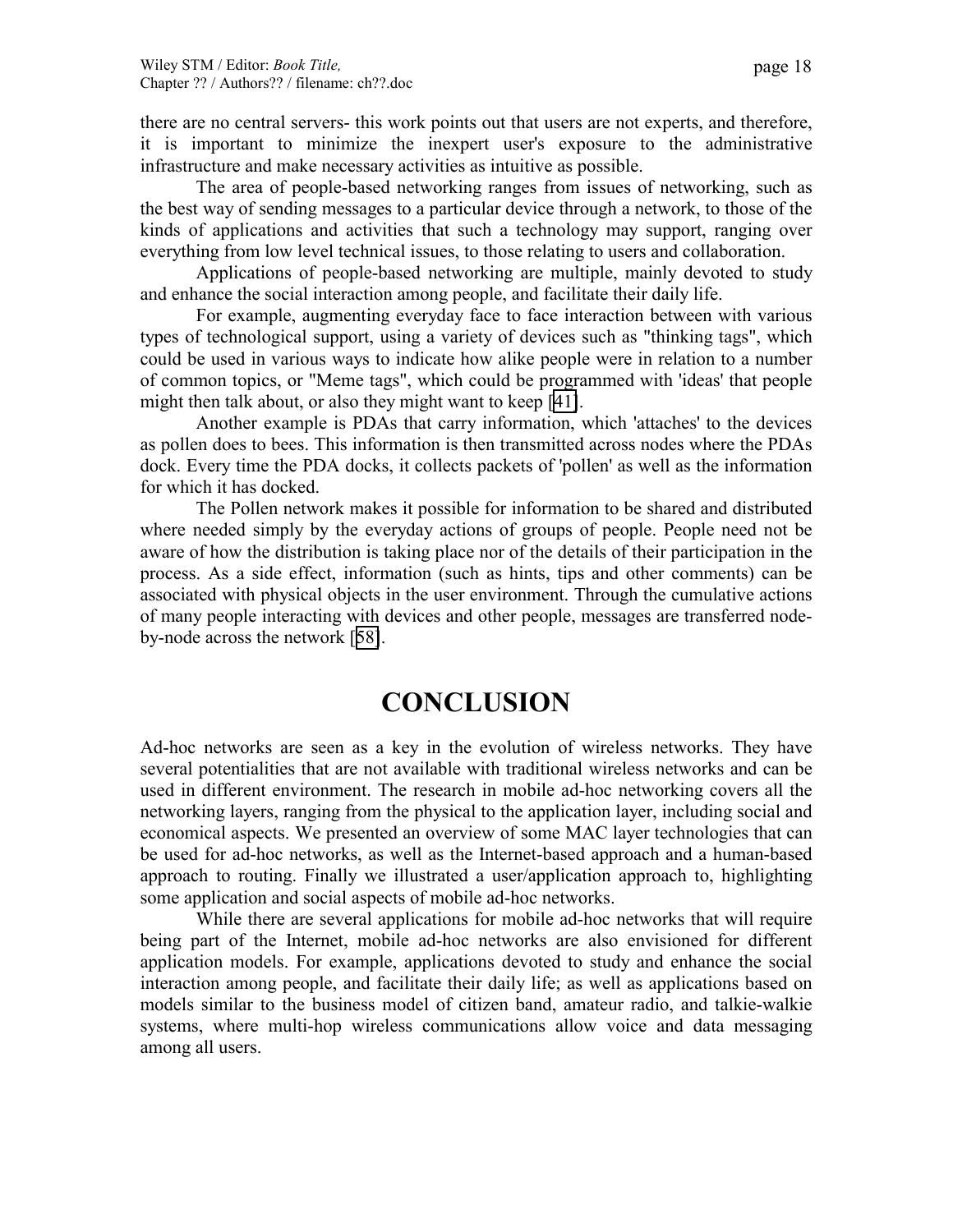# **ACKNOWLEDGMENTS**

<span id="page-18-0"></span>Many thanks to Ljubiza Blazevic, Marco Conti, Piergiorgio Cremonese and Ivan Stojmenovic for very useful comments and suggestions.

## **REFERENCES**

- 1. [802.11] IEEE P802.11/D10, Draft Standard, "Wireless LAN Medium Access Control and Physical Layer Specifications," 14 January 1999.
- 2. [ACTS] Advanced Communications Technologies and Services (ACTS) in Europe, Domain4 - Mobility and Personal Communications Networks, projects list, http://www.infowin.org/ACTS/RUS/PROJECTS/DOMAINS/d4.htm
- 3. [ANIR], NSF Advanced Networking Infrastructure and Research (ANIR) Division, http://www.cise.nsf.gov/anir/index.html
- 4. [BCF97] S. Basagni, I. Chlamtac, A. Farago, "A generalized Clustering Algorithm for Peer-to-Peer Networks", Workshop on Algorithmic Aspects of Communication, Bologna, Italy, July 1997.
- 5. [BCG2001] R. Bruno, M.Conti, E. Gregori, "Bluetooth: architecture, protocols and scheduling algorithms", in Proceedings of Hicss34, Maui Hawaii, 2001.
- 6. [BGL2001] " L. Blazevic, S. Giordano, J-Y. Le Boudec, ¨Self-Organizing Routing", to appear on Communication Magazine, June 2001.
- 7. [BJM 99] J. Broch, D. Johnson and D. Maltz, "The Dynamic Source Routing Protocol for Mobile Ad Hoc Networks," *IETF Internet-Draft draft-ietf-manet-dsr-03.txt*, October 1999.
- 8. [BLUE] Bluetooth home page: http://www.bluetooth.com/.
- 9. [BOT 00] B. Bellur, R. Ogier and F. Templin, "Topology Broadcast based on Reverse-Path Forwarding (TBRPF)," *IETF Internet-Draft draft-ietf-manet-tbrpf-00.txt*, August 2000.
- 10. [BSC10B] Specification of the Bluetooth System Core. Version 1.0B. December 1st 1999. [http://www.bluetooth.net/download/core\\_10\\_b.pdf](http://www.bluetooth.net/download/core_10_b.pdf)
- 11. [C93], Gary Cleveland, Packet Radio: Applications for Libraries in Developing Countries, UDT Series on Data Communication Technologies and Standards for Libraries, 1993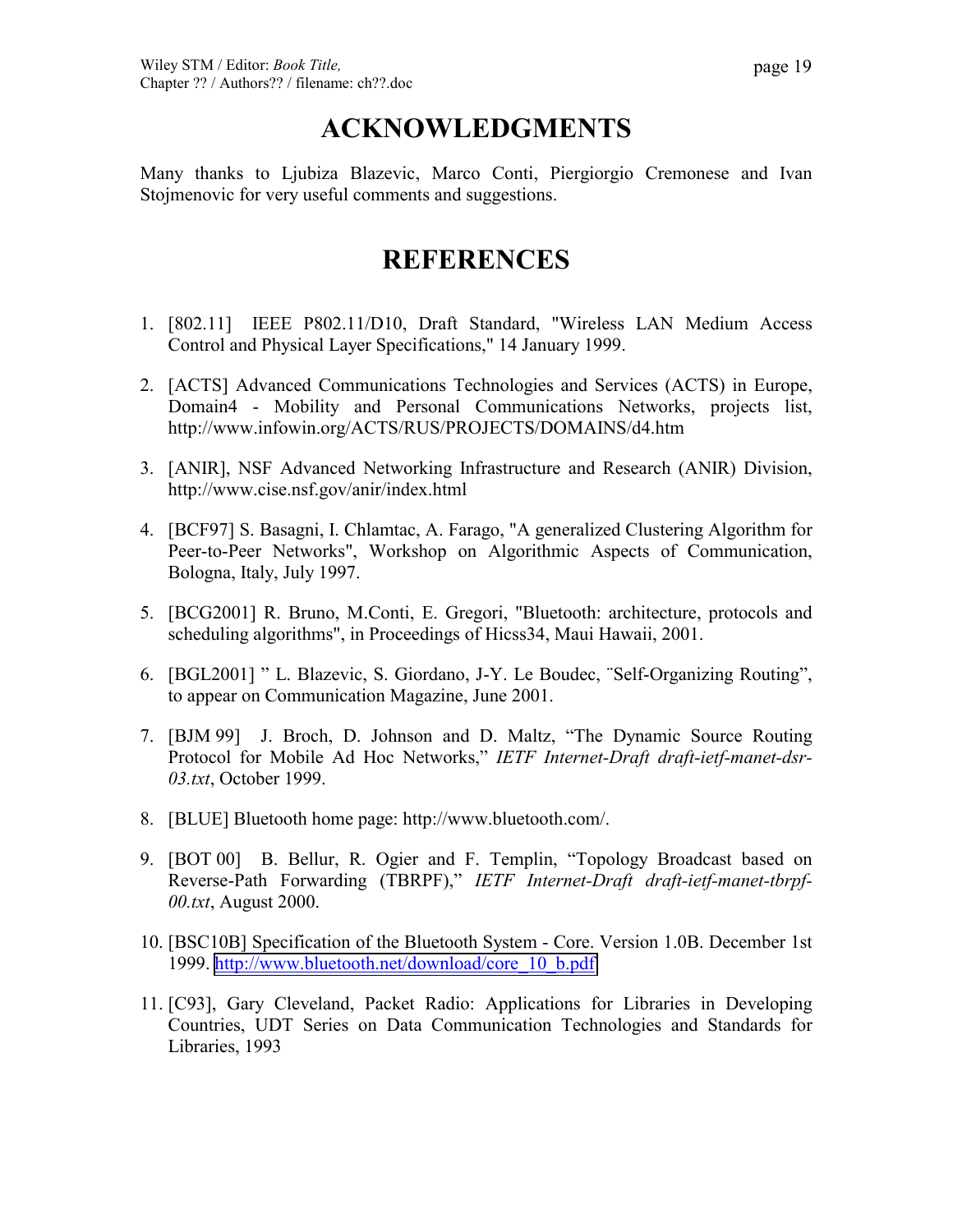- <span id="page-19-0"></span>12. [Campbell] S.B. Lee, G.S Ahn, A. T. Campbell, Ïmproving UDP and TCP Performance in Mobile Ad Hoc Networks", to appear on Communication Magazine, June 2001.
- 13. [CC98] M. S. Corson and A. T. Campbell. "Towards supporting quality of service in mobile ad-hoc networks.", In First Conference on Open Architecture and Network Programming, San Franscisco, April 1998.
- 14. [CCR], NSF Division of Computer-Communications Research (C-CR), <http://www.cise.nsf.gov/ccr/index.html>
- 15. [CGT97] T.W. Chen, M. Gerla, and T. C. Tsai, "QoS routing performance in multihop wireless networks" In Proc. of IEEE ICUPC97, San Diego, 1997.
- 16. [CM 99] S. Corson and J. Macker, "Mobile Ad Hoc Networking (MANET)," *IETF RFC 2501*, January 1999.
- 17. [Coopis99] Proceedings of the Fourth IFCIS International Conference on Cooperative Information Systems, Edinburgh, Scotland, September 2-4, 1999.
- 18. [CPPQ99] S. Corson, et al. "An Internet MANET Encapsulation Protocol (IMEP) Specification", IETF internet draft, Aug. 1999.
- 19. [CSB92] A.P. Chandrakasan, S. Sheng, R.W. Brodersen: Low-Power CMSO Digital Design. IEEE Journal of Solid State Circuits, vol. 27(4), 473-484,1992.
- 20. [DIRC], Digital Inter Relay Communication (DIRC), http://www.dirc.net/home/index.html
- 21. [F94] W.Ford. Computer Communications Security, Principles, Standard Protocols and Techniques. Prentice Hall, Inc., 1994.
- 22. [FAW2001] L. M. Feeney, B. Ahlgren, A. Westerlund , "Spontaneous Networking: An Application-oriented Approach to Ad Hoc Networking",
- 23. [GLOMO], DARPA Global Mobile Information Systems (GLOMO),, list of GLOMO projects, Feb. 2000, http://www.darpa.mil/ito/research/glomo/projlist.html
- 24. [GS99], J. Garcia-Luna and M. Spohn, "Source Tree Adaptive Routing (STAR) Protocol," *IETF Internet-Draft draft-ietf-manet-star-00.txt*, October 1999.
- 25. [HIPERLAN], HIPERLAN (High Performance Radio Local Area Network) page, Project HIPERCOM (ETSI), Nov. 99, <http://donald2.inria.fr/hiperlan/hiperlan.html>
- 26. [HLGH99] J-P. Hubaux, J-Y. Le Boudec, S. Giordano, and M.Hamdi, ¨The Nodes Project: Towards Mobile Ad-Hoc WANs¨, Proc Int. Conference on Mobile Multimedia Communication (MOMUC99), Nov. 1999.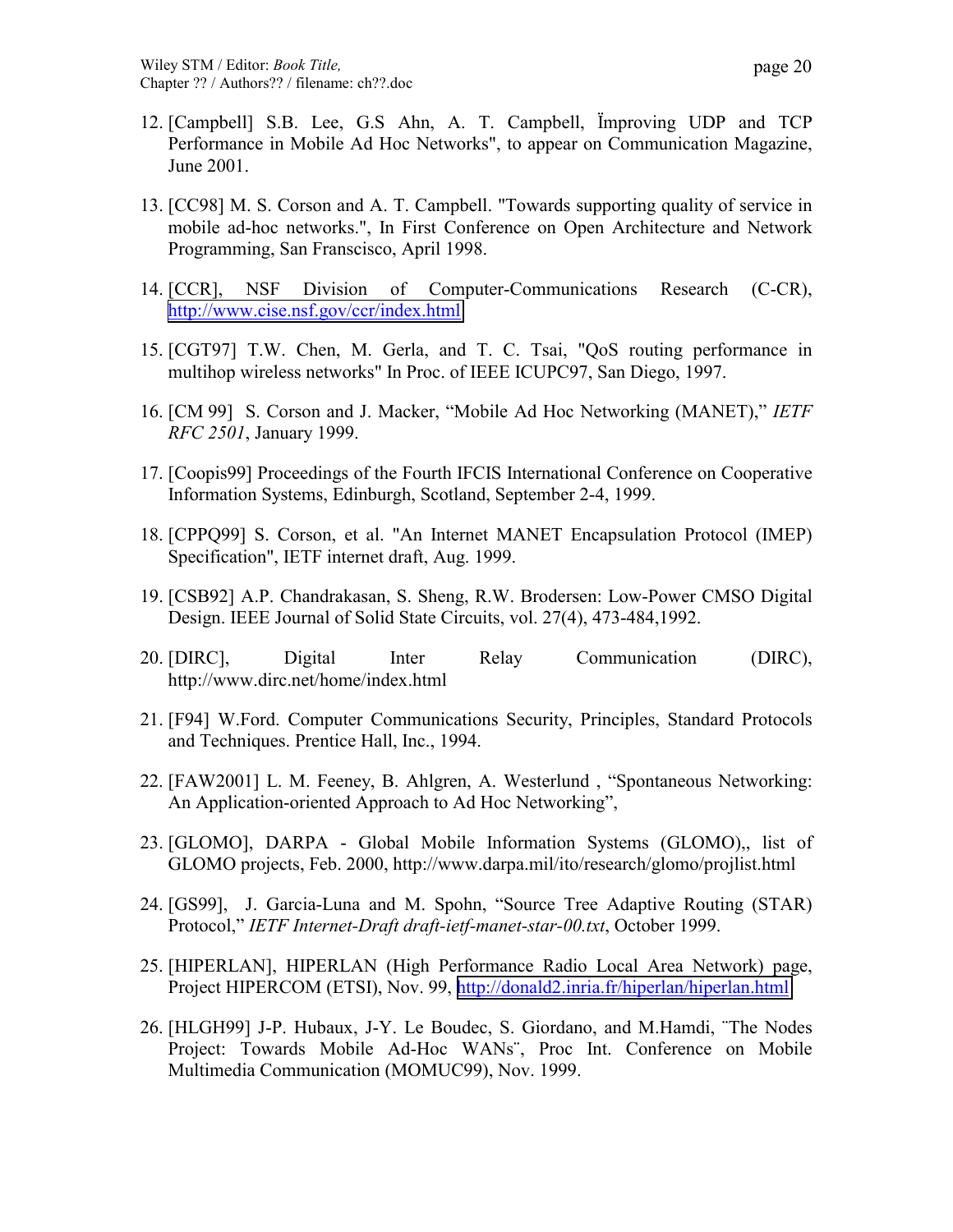- <span id="page-20-0"></span>27. [HomeRF], HomeRF™ Working Group Web Site, http://www.homerf.org/
- 28. [HTL98] Y. C. Hsu, T. C. Tsai, and Y. D. Lin, "QoS routing in multihop packet radio environment", In Proc. of IEEE ISCC'98, 1998.
- 29. [IEEE802.11] "ISO/IEC 8802-11:1999(E) ANSI/IEEE Std 802.11", Part 11: Wireless LAN Medium Access Control (MAC) and Physical Layer (PHY) specifications, 1999
- 30. [IG99] Tomasz Imielinski, Samir Goel: DataSpace Querying and Monitoring Deeply Networked Collections in Physical Space. MobiDE 1999: 44-51
- 31. [JINI] Arnold, K., Wollrath, A., O'Sullivan, B., Scheifler, R., and Waldo, J.: The Jini Specification (The Jini Technology Series) Addison-Wesley.
- 32. [JMQ 00] P. Jacquet, P. Muhlethaler, A. Qayyum et al., "Optimized Link State Routing Protocol," IETF Internet-Draft draft-ietf-manet-olsr-02.txt, July 2000.
- 33. [JT87] J. Jubin and J.D. Tornow. The DARPA Packet Radio project.
- 34. [KarnPD85] P. Karn, H. Price, and R. Diersing, ¨Packet Radio in Amateur Service"IEEE JSAC, Vol SAC-3, No.3, May 1985
- 35. [L95] G.S. Lauer, ¨Routing in Communication Networks¨, Prentice Hall, Englewood Cliffs, NJ, USA, 1995.
- 36. [LAC2001] S. B. Lee, G.S. Ahn, and A. T. Campbell, "Improving UDP and TCP performance in mobile ad-hoc networks", to appear on Communication Magazine, June 2001.
- 37. [Lee2000] S.J. Lee, W. Su, J. Hsu, M. Gerla, R. Bagrodia, A Performance Comparison Study of Ad Hoc Wireless Multicast Protocols", Proceedings of IEEE Infocom 2000, March 2000.
- 38. [LG95] C.-H.R. Lin and M. Gerla, "A Distributed Control Scheme in Multi-hop Packet Radio Networks for Voice/Data TraÆc Support", IEEE GLOBECOM 1995.
- 39. [Malaka99], DeepMap project, http://www.villabosch.de/eml/english/research/deepmap/deepmap.html
- 40. [MANET] The Internet Engineering Task Force Mobile Ad-Hoc Networking Page (MANET): http://www.ietf.org/html.charters/manet-charter.html
- 41. [MEMEtags], Rick Borovoy, Media Laboratory MIT Boston, US, the MEME tags project http://fredm.www.media.mit.edu/people/fredm/projects/memetag/
- 42. [MEMS] DARPA Microelectromechanical Systems (MEMS), Project Summaries, http://www.arpa.mil/MTO/MEMS/Projects/index.html#PrimaryKey10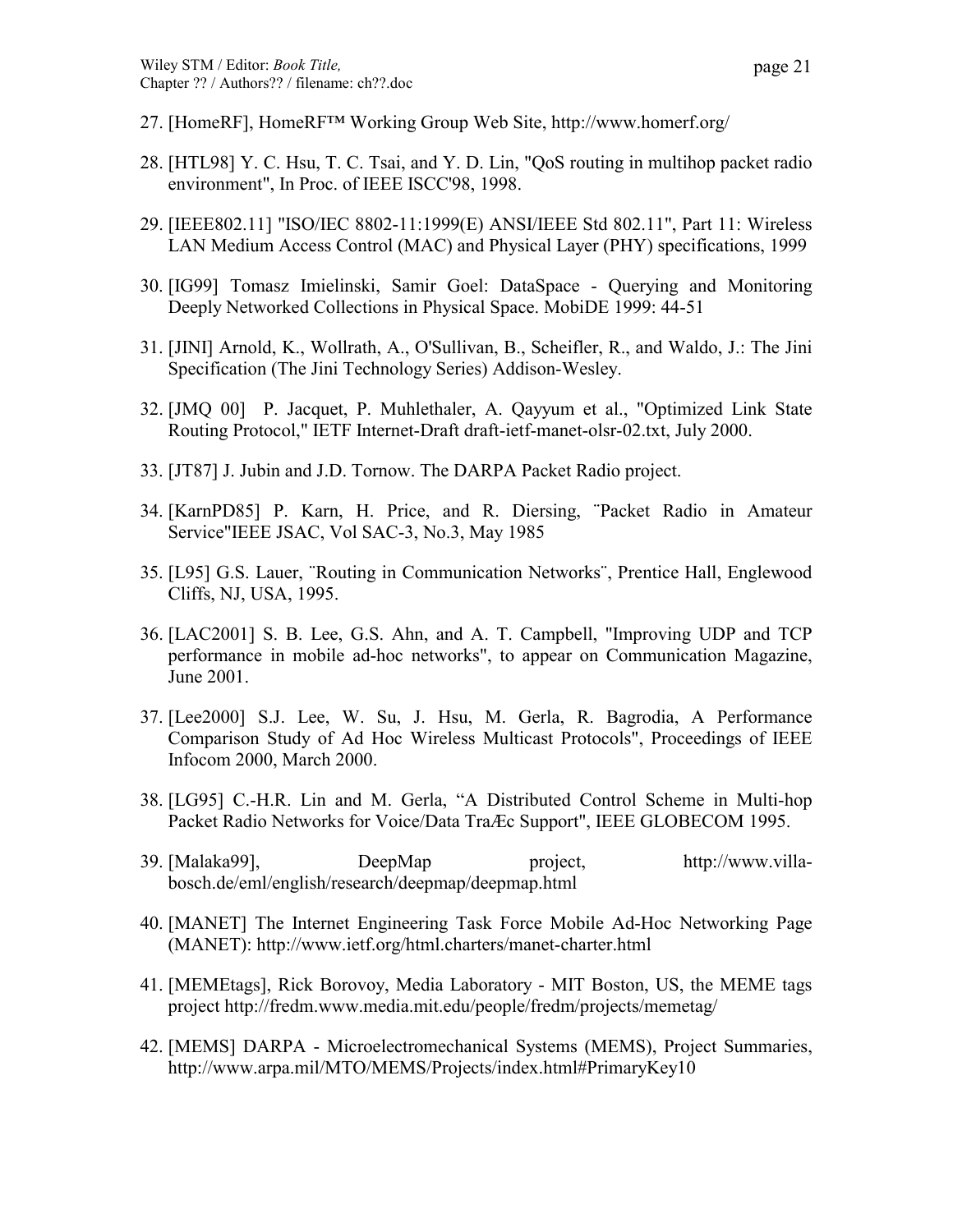- <span id="page-21-0"></span>43. [MIT2000] J. Li and J. Jannotti and D. De Couto and D. Karger and R. Morris, " Scalable Location Service for Geographic Ad Hoc Routing", Mobicom00, Boston 2000.
- 44. [MIT2000]. Ask ljubi
- 45. [Mmlist] MANET mailing list, ftp://manet.itd.nrl.navy.mil/pub/manet.archive, discussion on applications for mobile ad-hoc networking with Subject:: MANET application scenarioes.
- 46. [MobileIP], C. Perkins ed., "IP Mobility Support," *IETF RFC 2002*, October 1996.
- 47. [MPC2001] J. P. Macker, V.D. Park, M.S. Corson, "Mobile and Wireless Internet Services: Putting the Pieces Together", to appear on Communication Magazine, June 2001.
- 48. [Nexus99] Nexus project, [http://www.informatik.unistuttgart.de/ipvr/vs/projekte/nexus/index.html](http://www.informatik.uni-stuttgart.de/ipvr/vs/projekte/nexus/index.html)
- 49. [NFS97] NFS Wireless and Mobile Communications Workshop, Northern Virginia, March 1997
- 50. [NFS98] NFS Tetherless T3 and Beyond Workshop, interim report, November 1998
- 51. [NFS9968] NFS Wireless Information Technology and Networks Program Announcement NSF 99-68, 1999
- 52. [NSF], National Science Fundation, Program Announcements and Information, <http://www.nsf.gov/home/programs/recent.htm>
- 53. [PACI99] Recommendations for An Advanced Research Infrastructure Supporting the Computational Science Community Report from the Post vBNS Workshop, March, 1999
- 54. [PC 99] V. Park and M.S. Corson, "Temporally-Ordered Routing Algorithm (TORA) Version 1 Functional Specification," IETF Internet-Draft draft-ietf-manet-tora-spec-02.txt, October 1999.
- 55. [PER2000] C. Perkins, *Ad Hoc Networking*, Addison-Wesley, US 2000
- 56. [PicoRadio] J. Rabaey, P. Wright and B. Brodersen: The Pico Radio Project: http://www.eecs.berkeley.edu/Research/Pico\_Radio.
- 57. [PITAC99] Report to the President Information Technology: Transforming our Society 1999
- 58. [Pollen], Natalie Glance and Dave Snowdon, Xerox Research Centre Europe, France, The Pollen project: http://www.xrce.xerox.com/research/ct/projects/pollen/home.html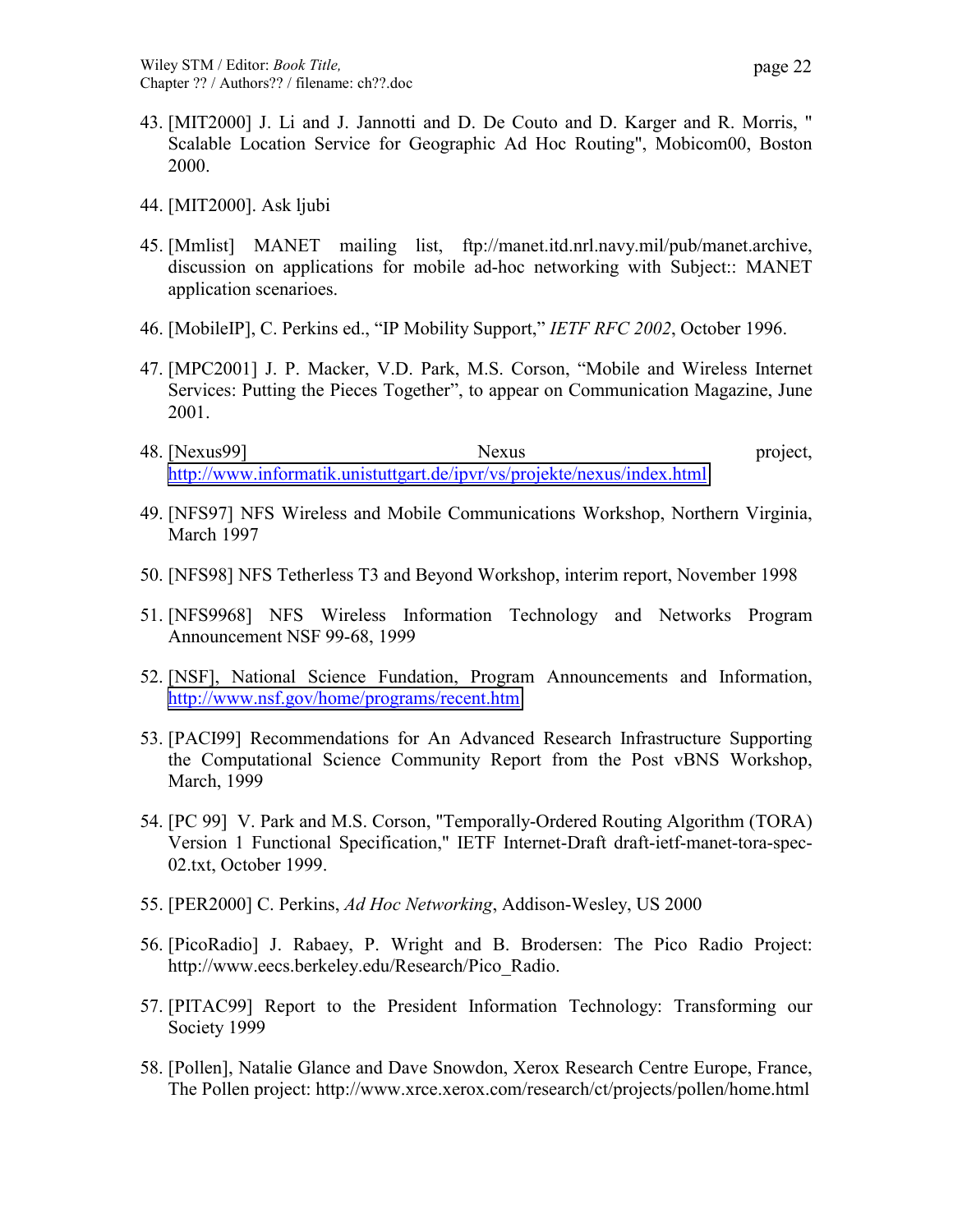- <span id="page-22-0"></span>59. [PRD 00] C. Perkins, E. Royer and S. Das, "Ad Hoc On Demand Distance Vector (AODV) Routing," IETF Internet-Draft draft-ietf-manet-aodv-06.txt, July 2000.
- 60. [PRIMA] France Telecom, RNRT: The PRIMA Project: http://www.telecom.gouv.fr.
- 61. [ROOF], Rooftop Communications, http://www.rooftop.com/
- 62. [RS98] R. Ramanathan and M. Streenstrup. "Hierarchically-organized, multihop mobile wireless networks for quality-of service support", Mobile Networks and Applications, January 1998.
- 63. [RT99] E. Royer and C.-K. Toh, "A Review of Current Routing Protocols for Mobile Ad-Hoc Networks" IEEE Personal Communications, April 1999.
- 64. [S2001] I. Stojmenovic, "Location updates for efficient routing in ad hoc networks, chapter on the same book.
- 65. [S85], J. Stevens, "SURAN Network Susceptibilities Study (U)," Report Number SRTN-39, November 1985.
- 66. [SA99] F. Stajano and R. Anderson. The resurrecting duckling: Security issues for ad-hoc wireless networks. In Proceedings of the 7th International Workshop on Security Protocols, Cambridge, UK, April 1999.
- 67. [SLPSDB96] S. Sheng, L. Lynn, J. Peroulas, K. Stone, I.O'Donnell and R. Brodersen: A low-power CMOS chipset for spread-spectrum communications, 1996, IEEE International Solid-State Circuits Conference, 39, Feb.1996.
- 68. [SmartDust], The SMART DUST Project, Autonomous sensing and communication in a cubic millimeter, Supported by the DARPA/ETO MEMS program, http://robotics.eecs.berkeley.edu/~pister/SmartDust/
- 69. [Survay2000], J. Macker, software implementation work related to MANET, Feb. 2000, http://tonnant.itd.nrl.navy.mil/manet/survey/survey.html
- 70. [T98] P. Timmers, Business Models for Electronic Markets, J. Electronic Markets, Vol. 8, No. 2, 1998, pp. 3-8
- 71. [TMNK99] Hiroyuki Tarumi, Ken Morishita, Megumi Nakao, Yahiko Kambayashi: SpaceTag: An Overlaid Virtual System and Its Applications. ICMCS, Vol. 1 1999: 207-212
- 72. [UPn99] Universal Plug and Play Forum: http://www.upnp.org/ .
- 73. [VGPK97] J. Veizades, E. Guttman, C. Perkins, S. Kaplan: Service Location Protocol (SLP). Internet RFC 2165, June 1997
- 74. [W3C] www.w3c.org